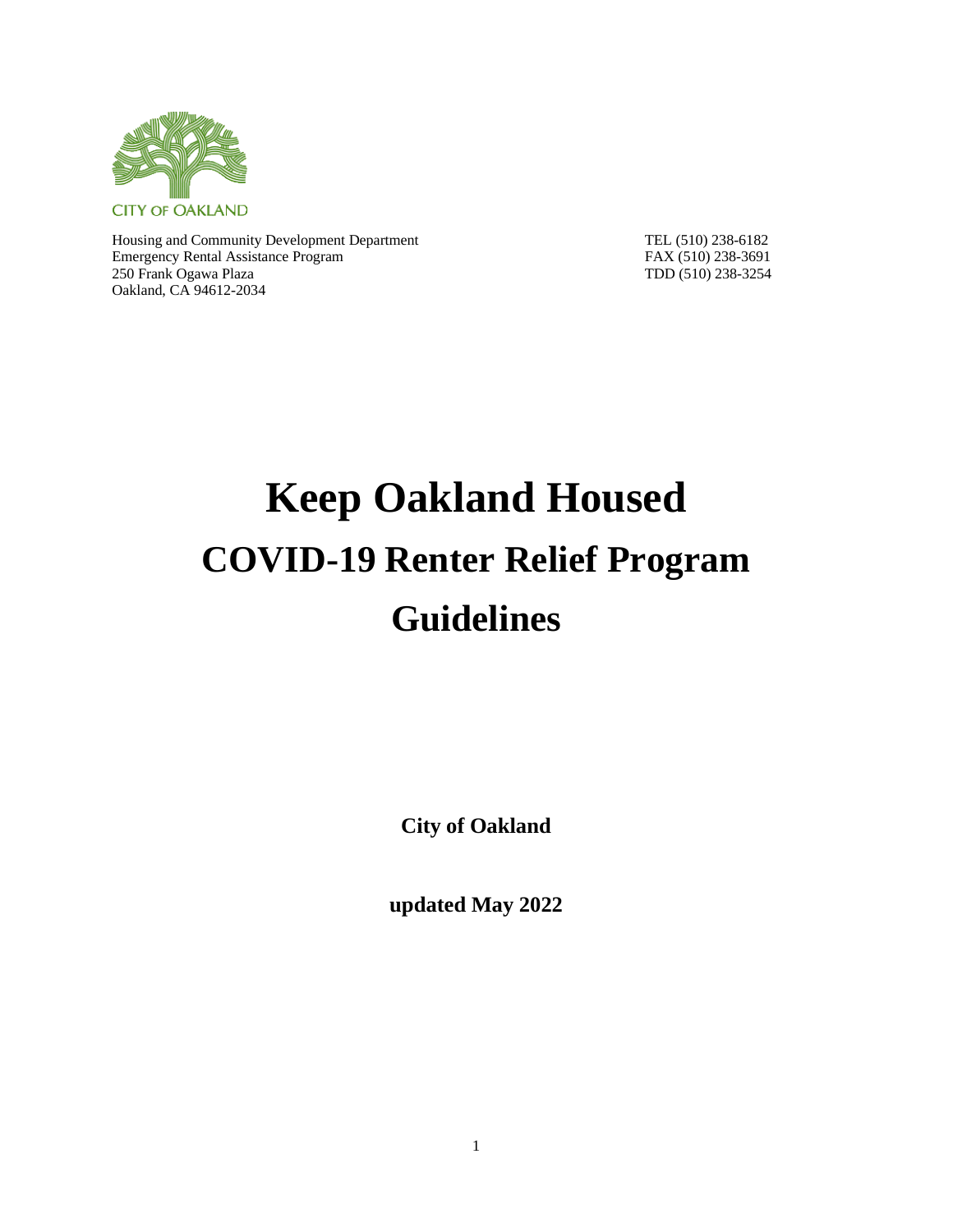## <span id="page-1-0"></span>**Table of Contents**

| 12 |
|----|
|    |
|    |
|    |
|    |
|    |
|    |
|    |
|    |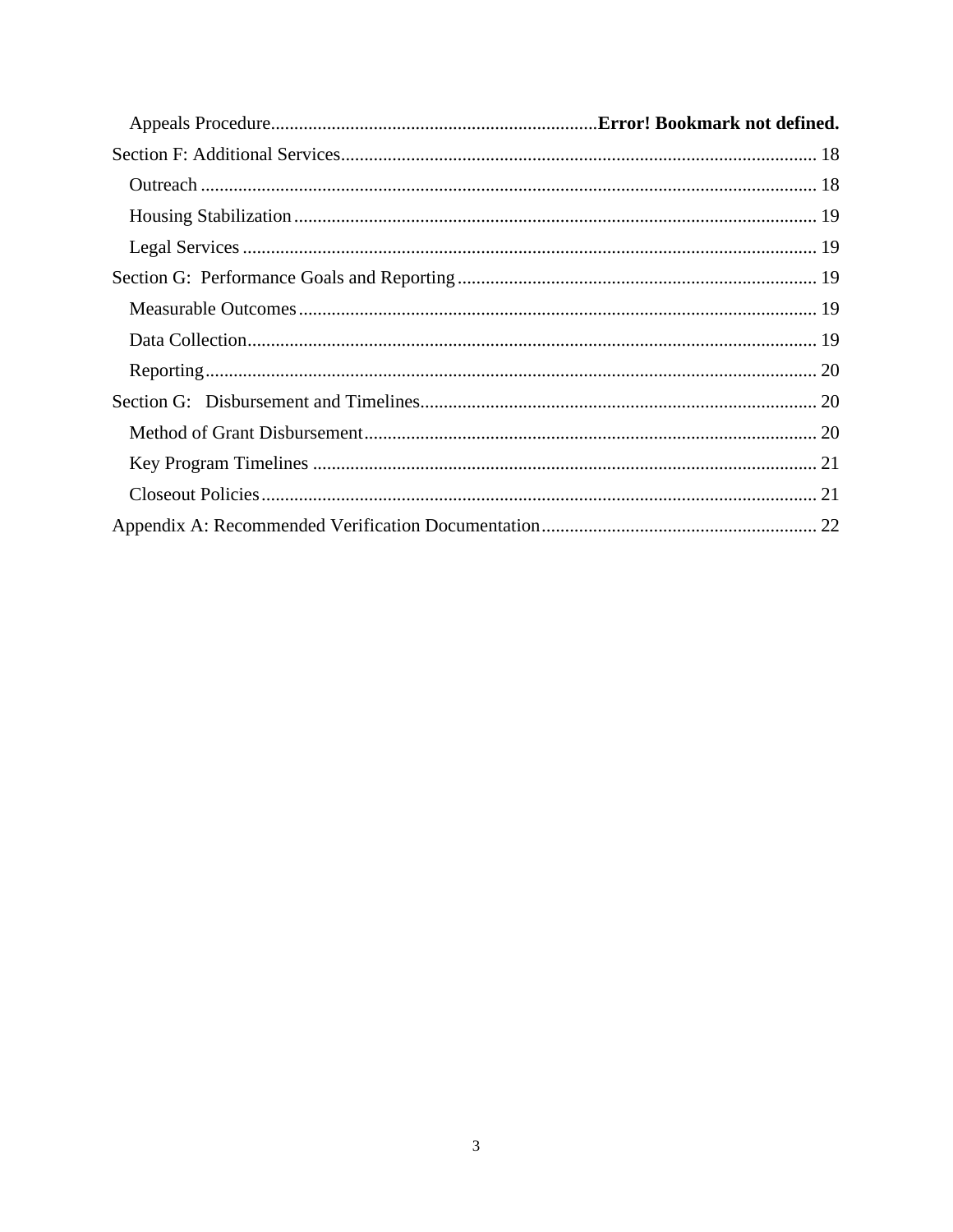## <span id="page-3-0"></span>**Section A: Introduction and Definitions**

## <span id="page-3-1"></span>**Overview**

The City of Oakland provides funding and causes to be operated a rental assistance program, called Keep Oakland Housed COVID-19 Renter Relief Program ("Program"). This program is funded with Emergency Rental Assistance (ERA) program funds from the U.S. Treasury and the State of California for rental and utility assistance. The City of Oakland is also providing Community Development Block Grant - Coronavirus (CDBG-CV) to support financial assistance, outreach, housing stability services and housing related legal services to keep people housed.

The purpose of the Program is to assist renters who are at risk of losing their home and becoming homeless during or due to the COVID-19 pandemic. The Program will accomplish this goal by providing direct financial assistance, outreach, housing stabilization services, and legal assistance to low-, very-low and extremely-low income renters (at or below 80% of Area Median Income) to support these households to remain housed and not experience homelessness.

The City has selected Program Partners to administer the program pursuant to the Consolidated Appropriations Act of 2021, The American Rescue Plan, Guidance from the [U.S. Department of](https://home.treasury.gov/policy-issues/coronavirus/assistance-for-state-local-and-tribal-governments/emergency-rental-assistance-program)  [the Treasury,](https://home.treasury.gov/policy-issues/coronavirus/assistance-for-state-local-and-tribal-governments/emergency-rental-assistance-program) AB 832, State of California Rental Assistance Program Guidelines, CDBG-CV regulations, these local Policy Guidelines, and the specifications in the Scopes of Work for each contractor. Program partners are:

- Bay Area Community Services (BACS)
- Building Opportunities for Self-Sufficiency (BOSS)
- Catholic Charities East Bay
- Centro Legal de la Raza
- East Bay Asian Local Development Corporation (EBALDC)
- East Oakland Community Development Corporation (EOCDC)
- Eviction Defense Center (EDC)
- Safe Passages

## <span id="page-3-2"></span>**Defi**n**itions**

**Affordable Housing:** Units of housing rented to low-income tenants and regulated by affordability restrictions.

**ERA**: The Emergency Rental Assistance Program from the U.S. Department of the Treasury

**ERA- 1**: Funds provided to the City of Oakland for Emergency Rental Assistance under Consolidated Appropriations Act, 2021, which was enacted on December 27, 2020, and restricted for the purposes and uses under that Act.

**ERA 2 - Local**: Funds provided to the City of Oakland for Emergency Rental Assistance under the American Rescue Plan Act of 2021, which was enacted on March 11, 2021 and restricted for the purposes and uses under that Act.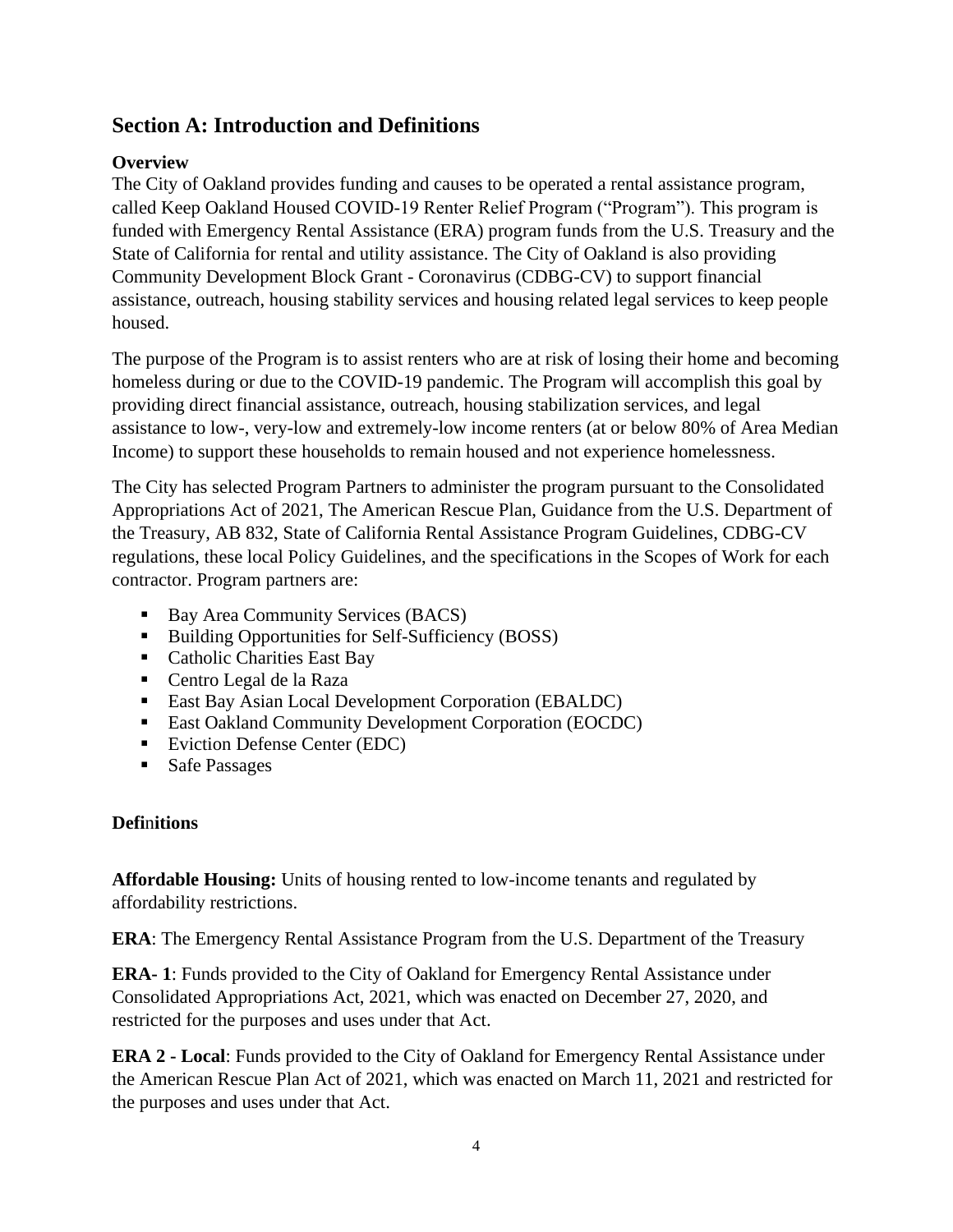**Landlord Applicant:** A property owner with one or more tenants who may be eligible for assistance who initiates an application to the program.

**Homelessness Prevention Platform (HPP):** A web-based portal used for Keep Oakland Housed and other prevention programs, designed to accept applications, track approvals, and facilitate payments, sponsored by All Home, a regional nonprofit, and operated by Bay Area Community Services.

**Program:** The Keep Oakland Housed COVID-19 Renter Relief Program.

**Provider (also Provider Partner):** A contracted agency that is funded to provide rental assistance, outreach, housing stabilization and/or legal services in support of the Program.

**Small Property Owner:** A rental housing owner (landlord) within the city of Oakland with no more than five rental units in their total portfolio.

**SRA-1:** Funds provided by the US Treasury to the State of California for Emergency Rental Assistance administered by the State of California serving residents of the City of Oakland.

**SRA-2**: Funds provided to the City of Oakland for Emergency Rental Assistance by the State of California, pursuant to the Standard Agreement between the City and the State and, which was enacted on March 11, 2021 and restricted for the purposes and uses under the American Rescue Plan Act of 2021 and state Assembly Bill 832, and State of California guidelines.

**Tenant Applicant:** A person who, for themselves or for a household, applies for assistance under the Keep Oakland Housed COVID-19 Renter Relief program.

## <span id="page-4-0"></span>**Section B: Eligible Applicants and Uses of Funds**

## <span id="page-4-1"></span>**Eligible Tenant Applicants**

- 1. To receive assistance, applicants must meet the following conditions which are documented as part of the application and approval process.
	- Oakland residency; *and,*
	- A household of one or more individuals who are obligated to pay rent on a residential dwelling; *and,*
	- At least one or more individuals living in the household has:
		- o qualified for unemployment; or,
		- o experienced a reduction in household income, incurred significant costs, or experienced a financial hardship directly or indirectly due to COVID-19; (ERAP 2 funds may also be used to assist households that have incurred costs or hardship *during* COVID-19) *and,*
	- At least one or more individuals living in the household can demonstrate a risk of experiencing homelessness or housing instability; *and,*
	- Household income is defined as "low-income" (based on having an income at or 80% AMI) using HUD's definition of "annual income" in 24 CFR 5.609. (see Table 1 below).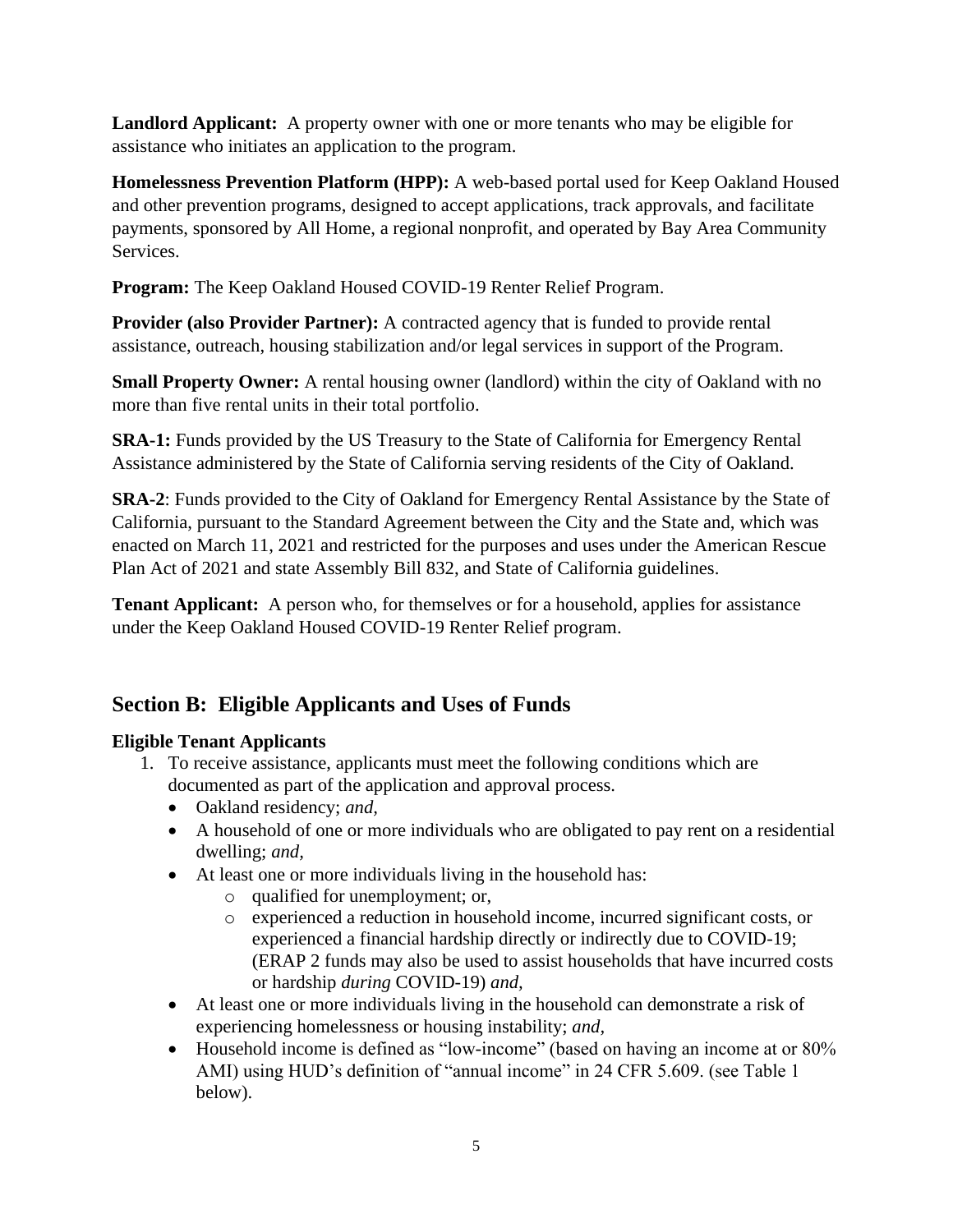Table 1. Income Limits for 2021

| FY 2021       | One      | Two      | Three    | Four      | Five      | <b>Six</b> | Seven     | Eight     |
|---------------|----------|----------|----------|-----------|-----------|------------|-----------|-----------|
| Income        | Person   | Person   | Person   | Person    | Person    | Person     | Person    | Person    |
| Limit         |          |          |          |           |           |            |           |           |
| Category      |          |          |          |           |           |            |           |           |
| Low           |          |          |          |           |           |            |           |           |
| (80%)         | \$76,750 | \$87,700 | \$98,650 | \$109,600 | \$118,400 | \$127,150  | \$135,950 | \$144,700 |
| Income        |          |          |          |           |           |            |           |           |
| Limits $(\$)$ |          |          |          |           |           |            |           |           |

(Source: [https://www.huduser.gov/portal/datasets/il/il2021/2021summary.odn,](https://www.huduser.gov/portal/datasets/il/il2021/2021summary.odn) retrieved 10/28/2021)

- 2. Households with a member who has been unemployed for 90 days or more prior to application for assistance and households that have received an eviction or summons notice, will be prioritized.
- 3. Households do not have to have documentation of legal residency in the United States to receive assistance.
- 4. Guidance for acceptable documentation for all eligibility criteria are included in Appendix A.

#### **Determining Income Eligibility**

- 1. Under Federal and State guidance, jurisdictions may determine income eligibility based on either (i) the household's total income for calendar year 2020, or (ii) sufficient confirmation of the household's monthly income at the time of application, as determined by the Secretary of the Treasury.
- 2. Given the need to act expeditiously and the widely variable incomes that applicants may have had due to or during COVID, Oakland's ERA program generally uses method (ii) above. The Provider partner will review the monthly income information provided at the time of application and extrapolate over a 12-month period to determine whether household income exceeds 80 percent of AMI. For example, if the applicant provides income information for two months, the program will multiply it by six to determine the annual amount.
- 3. There may be cases in which an applicant's monthly income at the time of application if extrapolated over 12 months would make them appear income ineligible but their actual annual income for the period in which they were unable to pay rent and up to the time of application was below 80% AMI. In this case, a provider may use for eligibility the household's actual income *for an entire elapsed year*, provided that no time during the period in which the applicant did not pay rent they had an annual income exceeding 80% AMI. The Provider must have both documentation and self-certification from the applicant that supports this finding.

#### <span id="page-5-0"></span>**Landlord Applicants**

1. A landlord may apply to the program for consideration of assistance on behalf of one or more tenants. The Landlord application collects some information to begin the eligibility determination process. However, eligibility for assistance is based on the income and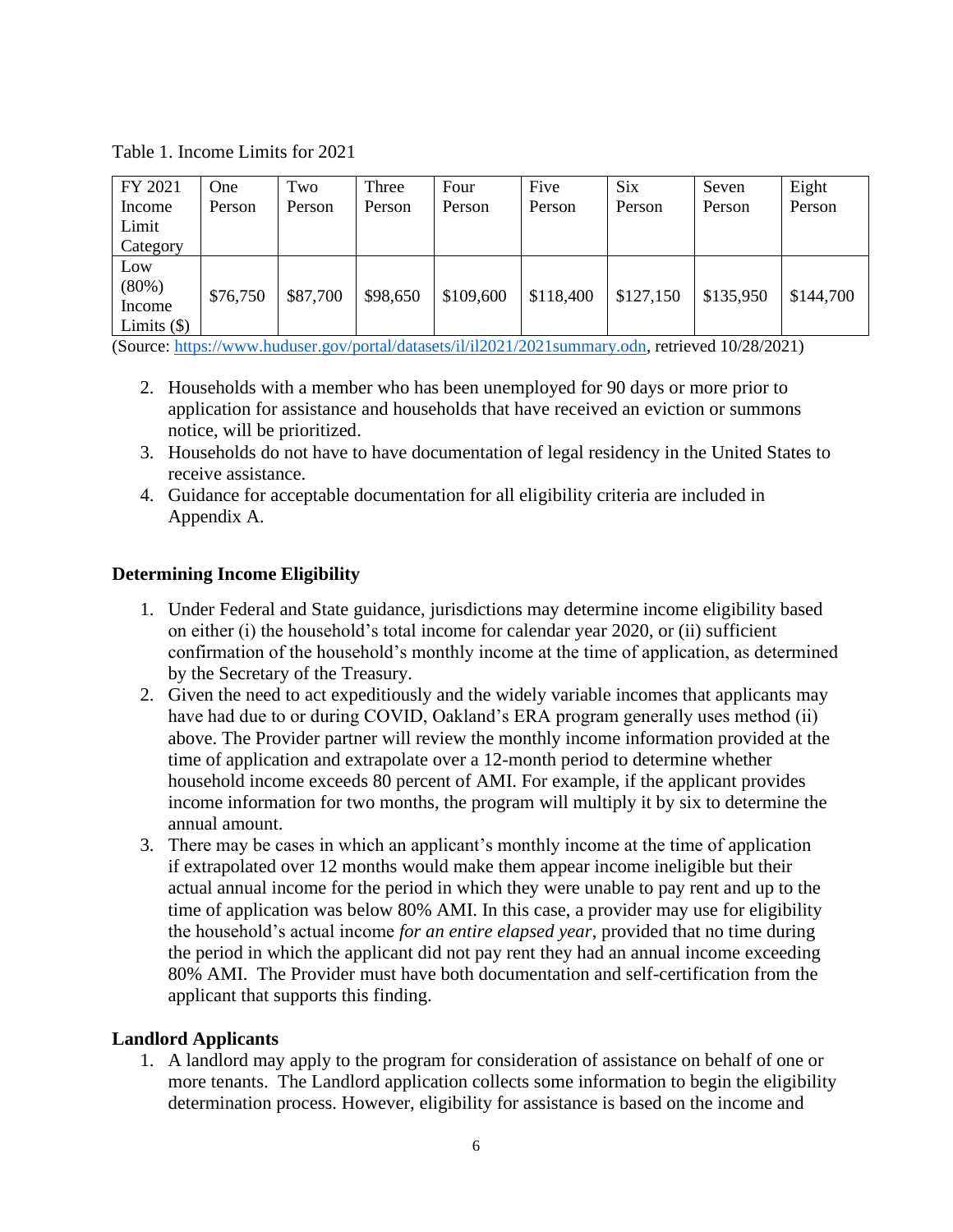circumstances of the tenant and the tenant must be a willing participant in the application process. (see Section D below for more on landlord applications.)

#### <span id="page-6-0"></span>**Tenants in Public Housing/Publicly Assisted Housing**

- 1. Eligible households living in a federally subsidized building (includes Low Income Housing Tax Credits and public housing) are eligible for ERA funds provided that the funds are not applied to costs that have been/will be reimbursed under any other federal assistance.
- 2. Eligible households with a monthly federal subsidy (Project Based Vouchers (PBVs) or Housing Choice Vouchers (HCVs) and who have had their rent adjusted due to changes in income may NOT receive funds.
- 3. Providers will work with applicants with PBVs or HCVs to assist them in having their incomes recertified to facilitate rent adjustments based on loss of income related to COVID-19.
- 4. If an eligible household receives rental assistance other than ERA, the ERA funds may only be used to pay for costs such as tenant-paid portion of rent and utilities that are not paid for by the other rental assistance.

#### <span id="page-6-1"></span>**Eligible Uses**

- 1. ERA Financial Assistance funds for ERA 1 and ERA 2 may only be used for:
	- 1. Rent arrears owed to a landlord which accrued starting on and since April 1, 2020;
	- 2. Utilities and home energy costs arrears during the same period;
	- 3. Prospective rent (with limitations described below);
	- 4. Utilities and home energy costs;
	- 5. Other expenses related to housing incurred due to or during COVID-19, including, but not limited to relocation expenses (including prospective relocation expenses), such as rental security deposits, and rental fees, which may include application or screening fees. It can also include reasonable accrued late fees (if not included in rental or utility arrears), and Internet service provided to the rental unit. In addition, rent or rental bonds, where a tenant posts a bond with a court as a condition to obtaining a hearing, reopening an eviction action, appealing an order of eviction, reinstating a lease, or otherwise avoiding an eviction order, may also be considered an eligible expense.
	- 6. Payment of rental arrears is to be prioritized.
	- 7. SRA-2 funds may only be used to cover rent and utility arrears. No prospective rent or prospective utilities will be approved.
	- 8. Eligible households that no longer occupy the unit in connection with the rental assistance request and that have demonstrated rental arrears shall be eligible for assistance, subject to the additional conditions listed below.

The City of Oakland will connect with its primary utility providers alerting them to the availability of the program and its resources for eligible households and will seek to have them agree to offer and consider all eligible ERA recipients for enrollment in subsidy or other programs they offer to reduce cost for low-income households.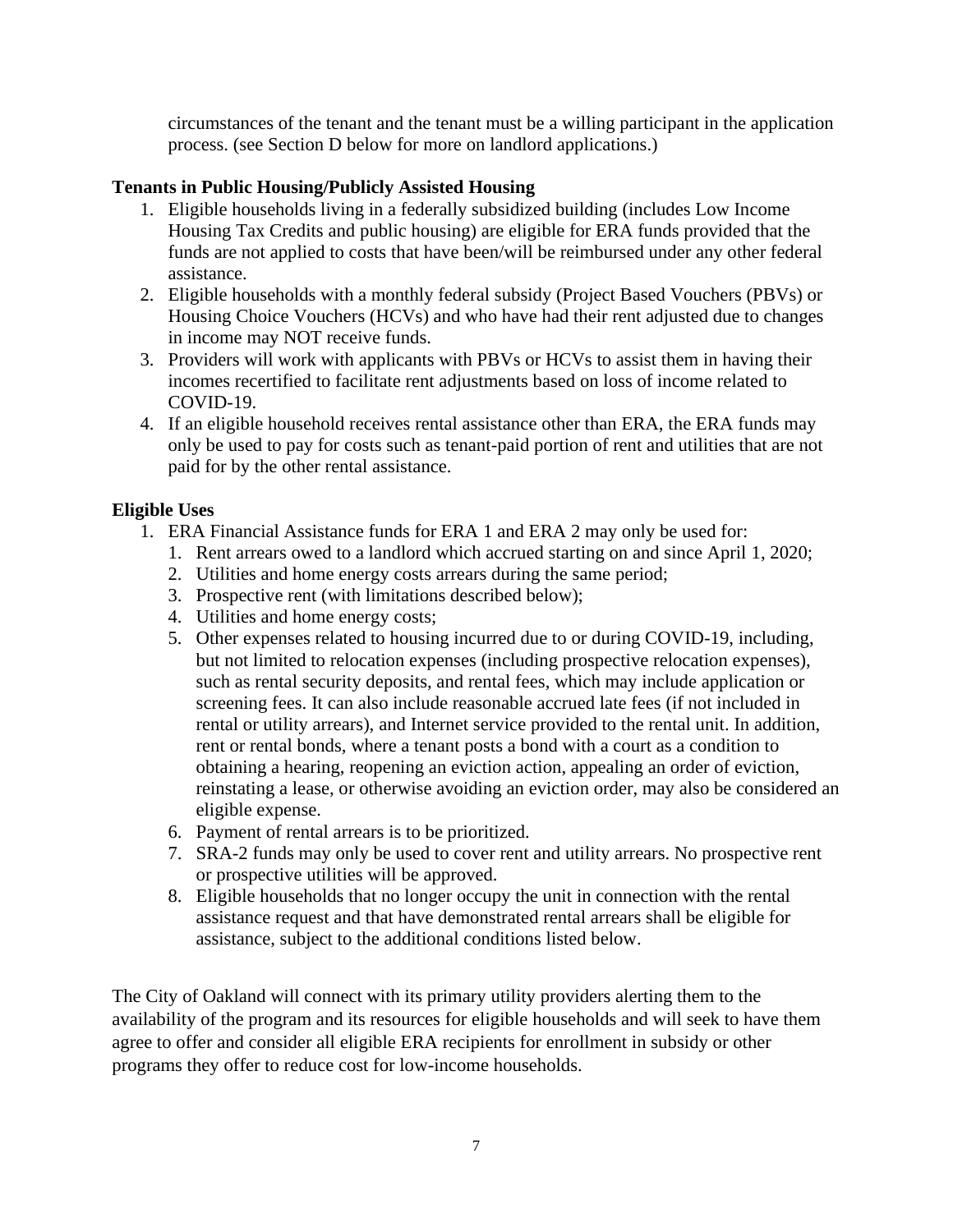#### <span id="page-7-0"></span>**Assistance to households that no longer occupy a unit ("self-evicted')**

- 1. Households who have self-evicted or otherwise voluntarily vacated their rental units with outstanding rental debt may apply and receive rental assistance related to the previous unit.
- 2. Tenant households shall indicate they no longer live at the unit where assistance is being requested in the application.
- 3. Households seeking assistance for both a currently occupied unit and a prior vacated unit shall clearly identify each unit on their application and may be required to submit a separate application for each unit.
- 4. Funding for self-evicted households requires participation by both the tenant and the tenant's prior landlord. Landlords will not be able to receive rental arrears without a participating qualified tenant household, and tenants will not be able to receive rental arrears for a vacated unit without a participating landlord. Payments shall be made directly to the tenant's prior landlord.
- 5. Tenants who have self-evicted are eligible for 100 percent of their past due rent incurred between April 1, 2020 and September 30, 2021, to be paid directly to the participating landlord. No prospective assistance is allowed to be paid for prior rental units that the tenant departed. Total duration of allowable assistance remains consistent with federal guidelines for ERA 1 and ERA 2 fund use.

#### <span id="page-7-1"></span>**Ineligible and Non-permitted Uses**

The following costs are not permitted under Federal guidelines

- 1. Mortgage payments.
- 2. When using Federal funds, payment for any costs incurred prior to March 13, 2020.
- 3. When using State funds (SRA-2), payment for any costs incurred prior to April 1, 2020.
- 4. While Federal guidelines permit the use of assistance funds to temporarily displaced households living in hotels/motels this use is not currently permitted in the City of Oakland due to limited ERA funds and the availability of such support from other resources.

## <span id="page-7-2"></span>**Section C: Program Priorities**

#### <span id="page-7-3"></span>**Prioritization of Applicants**

In addition to the priorities set forth in the City priorities for the Program are as follows:

- 1. Households with income at or below 30% of AMI.
- 2. Households who have previously been homeless, especially households for which the head of household or applicant report having been homeless during the past two years.
- 3. Households residing in "high impact" zip codes. The City defines "high impact" as those where residents are experiencing high rates of the COVID-19 infection, as well as other vulnerability factors.
- 4. These factors and other household circumstances and characteristics associated with higher risk of homelessness are built into questions asked of applicants as part of the Homelessness Prevention Platform's risk assessment tool.
- 5. Scores from this risk assessment are *not* used to determine eligibility but may be used to prioritize the order in which Providers work with at-risk households.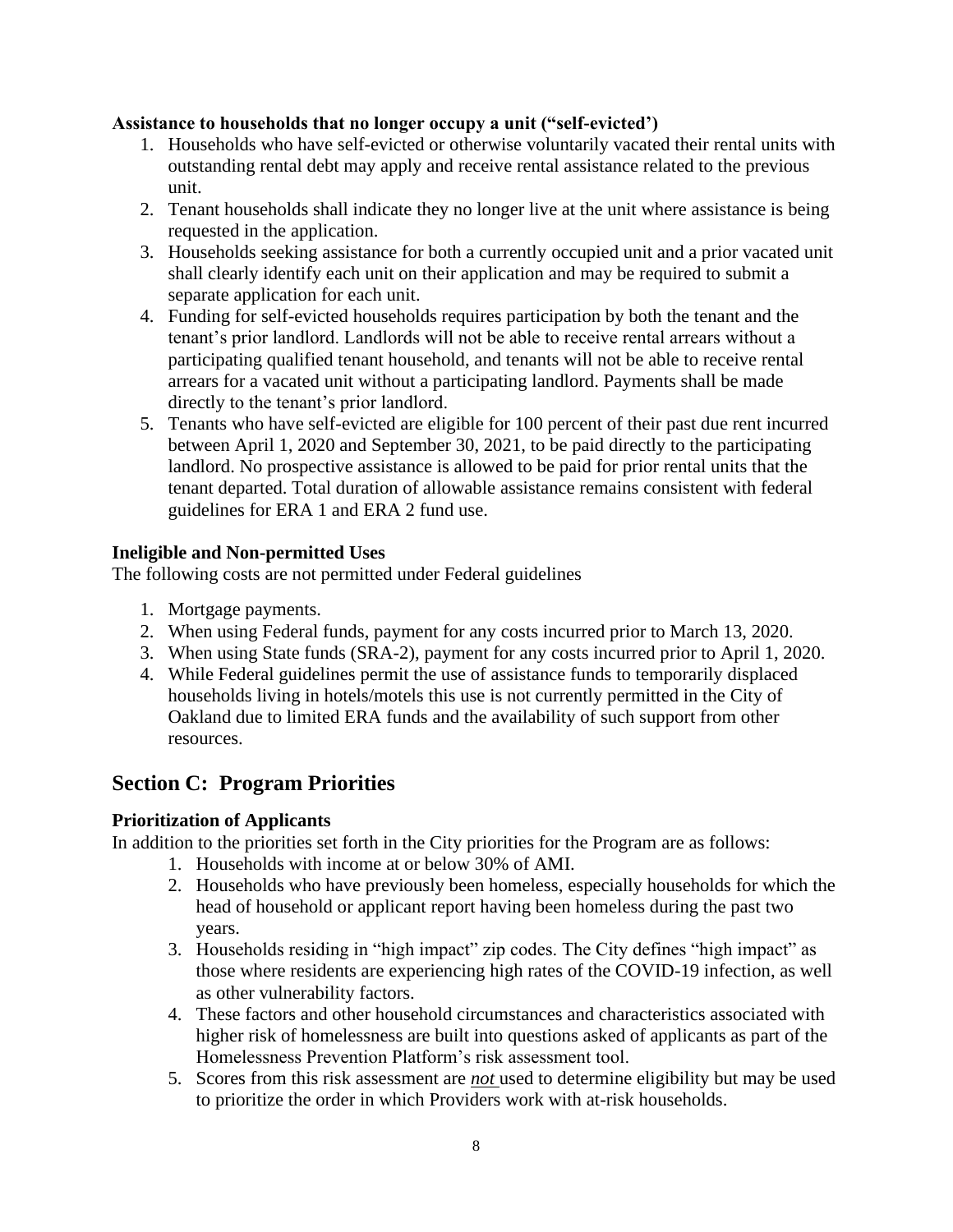- 6. If available resources are insufficient to serve all eligible households, the assessment score may be used to determine which applicant households are referred to other programs.
- 7. Responses to questions not needed to determine eligibility or to track required demographic information are optional.
- 8. Applicants who applied to the HPP portal after September 30, 2021, may only receive assistance one-time, even if the total assistance previously received does not exhaust the maximum month requirement per federal guidelines up to 18 months. Applicants who applied prior to May 17, 2021 and were served once before may be considered for a second time of assistance on the basis of a new application provided the combined applications do not exceed the total amount of months allowed. See chart below.

| <b>Program</b>                                                  | <b>CARES Act</b>                                                               | <b>Oakland</b><br><b>Round One</b><br>(ERAP1)                                                  | <b>Oakland</b><br><b>Round Two</b><br><b>(ERAP 1, 2,</b><br>SRA2    | <b>Oakland</b><br><b>Waitlist (SRA</b><br>2/State Loan)                | <b>State of CA:</b><br><b>Housing Is Key</b>                                                                                    |
|-----------------------------------------------------------------|--------------------------------------------------------------------------------|------------------------------------------------------------------------------------------------|---------------------------------------------------------------------|------------------------------------------------------------------------|---------------------------------------------------------------------------------------------------------------------------------|
| <b>Date First</b><br><b>Application</b><br><b>Submitted</b>     | August -<br>December<br>2020                                                   | April 1, 2021<br>$-May$ 17,<br>2021                                                            | September 30,<br>2021 - January<br>7, 2022                          | January 8,<br>2022- March<br>31, 2022                                  | March 2021 -<br>March 31, 2022                                                                                                  |
| Assist if<br>household<br>submitted a<br>second<br>application? | Yes, may<br>receive up to<br>18 months<br>ERAP but<br>only one time.<br>$\ast$ | Yes, can<br>assist one<br>time more, if<br>they have not<br>met the 18-<br>month<br>maximum. * | No, as of<br>March 31 <sup>st</sup><br>support is one<br>time only. | No, must not<br>have received<br>any ERAP<br>before; one<br>time only. | Yes, we can<br>assist one time<br>only, if they<br>have not met<br>the maximum<br>and State will<br>no longer assist.<br>$\ast$ |

\*Agencies must inform applicants that this is a one-time payment.

9. If the application portal reopens at a future date, returning applicants may be assisted *only* after all eligible *first-time* applicants have received assistance.

#### <span id="page-8-0"></span>**Race and Equity Urgency**

To further the City's goals to ensure equal access, inclusion and the targeting of the City and Program Partners will work together to target, reach, and serve groups most heavily impacted by COVID-19, homelessness, and displacement. The City and its partners will;

- 1. Conduct outreach to community- and faith-based organizations, particularly those that reach low-income immigrant and BIPOC populations.
- 2. Work with Providers to develop applications and outreach materials in in multiple languages, including Spanish and Asian languages, among others as need determined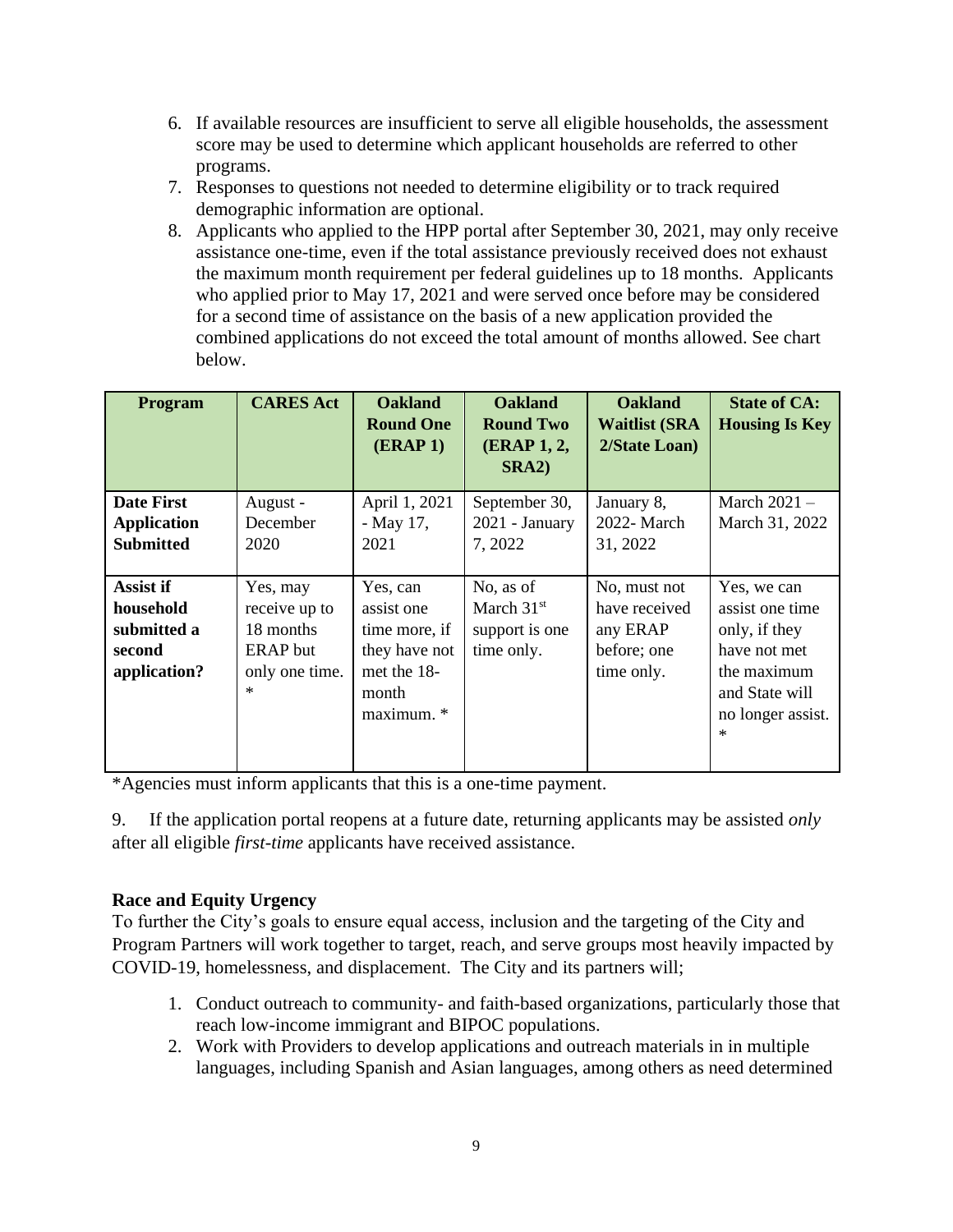3. Review program data on a regular basis to ensure that the program is reaching, prioritizing, and serving people from racial and ethnic groups most heavily impacted by COVID-19, homelessness, and displacement

Providers will**:**

- 1. Provide for language access, which may include but is not limited to, hiring bilingual staff, engaging advocates to conduct translations, or utilization of third-party language service.
- 2. Ensure a paper version of the application is available in multiple languages, including Spanish and Asian languages, among others as need determined.
- 3. Prominently post Program information on organizations websites within first month of execution of grant. Such posting will be in English, Spanish, and Chinese.
- 4. Partner and coordinate with the City on outreach to the zip codes most affected by COVOD 19.
- 5. Partner and coordinate with the City on the development of outreach materials.

## <span id="page-9-0"></span>**Section D: Program Implementation**

#### <span id="page-9-1"></span>**Process for Tenant Applications**

- 1. All applicants for assistance will submit an application via the Homelessness Prevention Platform (HPP). Households request assistance by completing the (online) application. The application includes questions for determining and verifying eligibility, establishing priority, and determining the likely amount and type of assistance. Applicants may use the Platform to upload documentation to demonstrate their eligibility, including self-attestation as needed.
- 2. Contracted partner agencies (Providers) will provide assistance as needed to ensure that eligible households are able to successfully apply.
- 3. A household may apply independently or with the assistance of a contracted provider that may enter information on the Portal on behalf of the applicant.
- 4. In cases where a provider is working with a household to complete the application, the provider will fill out the application through the online portal either with the applicant present, over the phone, or will accept a paper application and enter the application information and upload the necessary verification documents for the applicant. Paper applications are accepted and are available in multiple languages.
- 5. When a tenant submits a completed application, provider shall notify all of the respective parties included in the application.

## <span id="page-9-2"></span>**Process for Landlord Applications**

- 1. Landlords may initiate an application for one or more tenancies they believe to qualify for assistance.
- 2. Landlords apply through a landlord application operated by the City of Oakland.
- 3. Because the tenant must consent to the application and must provide information about themselves to verify income and situational eligibility, once a landlord has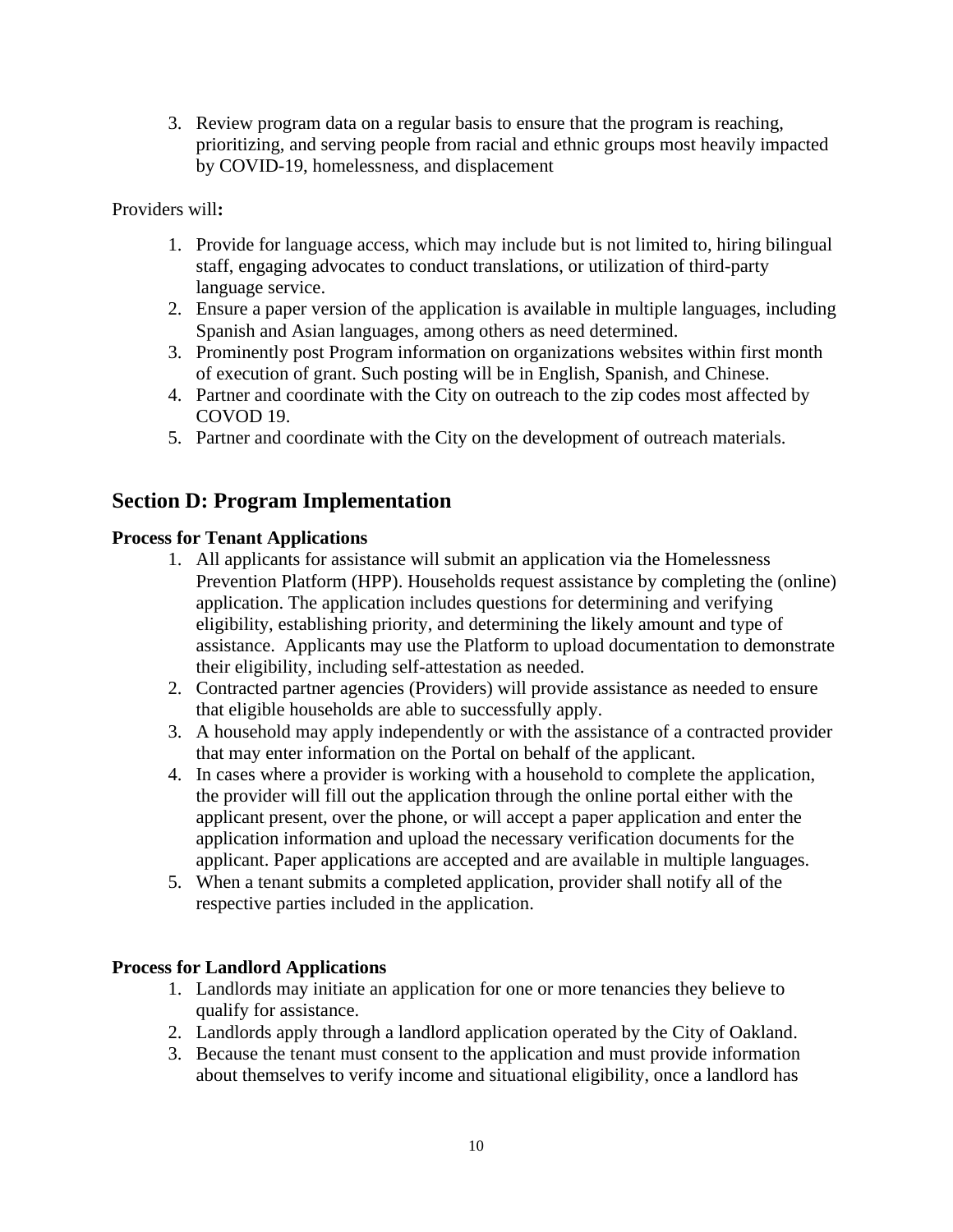completed an initial application, the City will reach out to the tenant(s) to seek their cooperation and consent.

- 4. When such a tenant consents to working with the program, the City of Oakland will enter the information provided by both the tenant and landlord into the HPP, noting that this is a landlord-initiated application.
- 5. Once tenant consent is obtained and the information is entered into the HPP, Landlord initiated applications will be treated similarly to other applications received through the HPP.

#### <span id="page-10-0"></span>**Provider Assignment**

- 1. Within the application, a household is asked whether they have a preference of agency to work with. Households may specify one of the participating agencies or No Preference.
- 2. If an applicant has specified a provider, or a provider has submitted on behalf of an applicant household, the applicant household will be assigned to that Provider as long as the provider has openings/capacity.
- 3. If an applicant does not self-select a service provider in the online application, BACS, the operator of the HPP Platform, will review and assign applications to providers with open capacity. BACS will consult with the City and the providers as needed to ensure that caseloads are spread fairly in relation to provider's approved funding and capacity, and that applicants who do not specify a preference are treated similarly to other applicants.
- 4. All Landlord initiated applications will be assigned to specific provider(s) for speed of processing.
- 5. Once assigned to one of the Providers, a manager will assign applications to individual staff members for review.

#### <span id="page-10-1"></span>**Non-discrimination**

1. Providers shall not discriminate against any applicant because of age, marital status, religion, gender, sexual preference, race, creed, color, national origin, Acquired-Immune Deficiency Syndrome (AIDS), AIDS-Related Complex (ARC) or disability.

#### <span id="page-10-2"></span>**Section E: Financial Assistance**

#### <span id="page-10-3"></span>**Scope and Limits on Financial Assistance for ERA funds**

- 1. Financial assistance as defined above in Section A.3., may not be provided for a period of more than 18 months.
	- a. ERA1 funds are limited to 15 months assistance, including up to 12 months of past due rent and up to three months of prospective rent.
	- b. ERA 2 and SRA 2 funds are limited to 18 months of assistance.
- 2. The 15- and 18-month limits apply to all ERA funds regardless of originating source. A household may not receive more than 15 months of ERA 1 funding even if the household has received assistance from both the City of Oakland and the State of California. A household may not receive more than 18 months of total ERA assistance between ERA 1 and 2 from any source.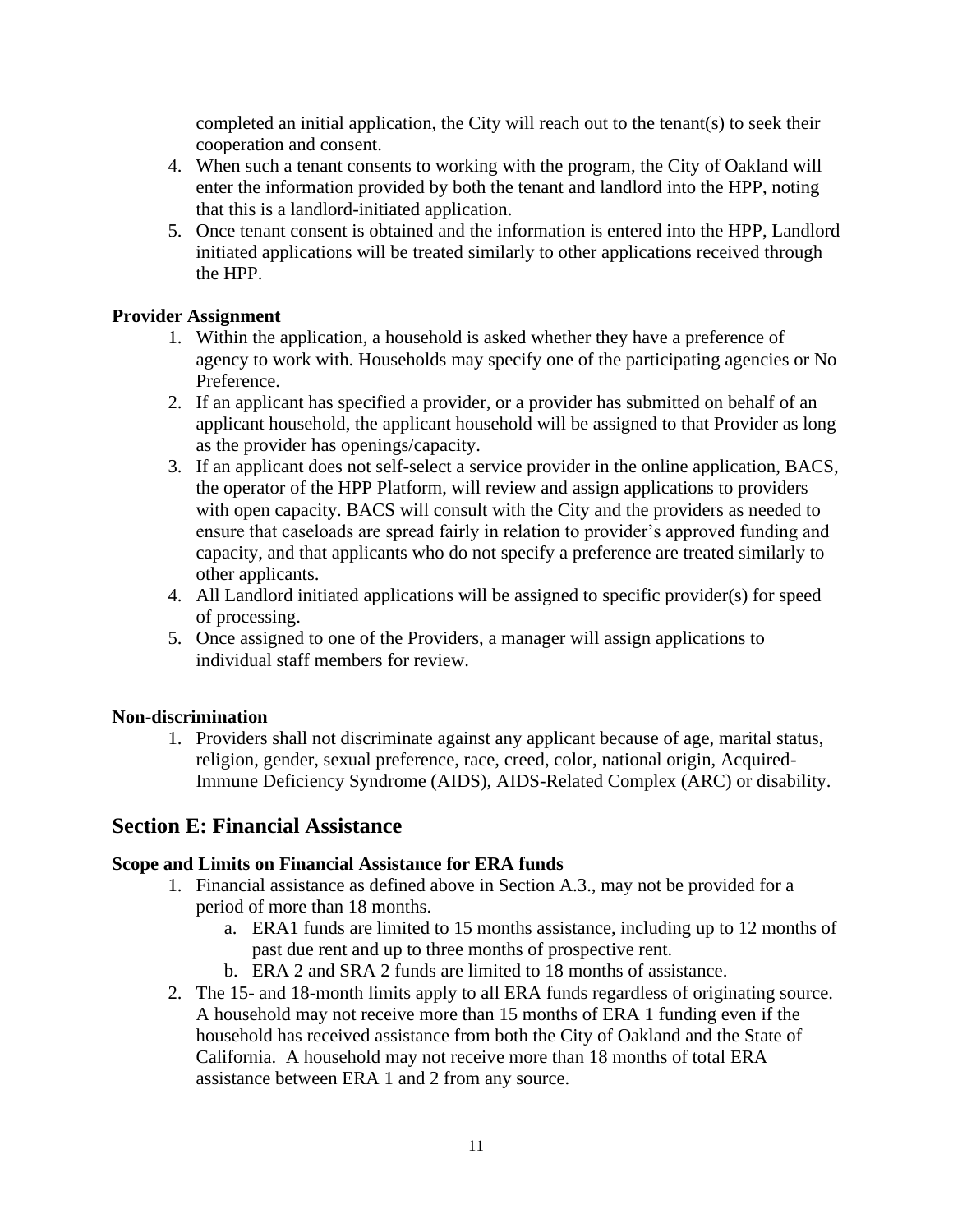- 3. While following the time limitations listed above, compensation for rental arrears shall be set at 100 percent of an eligible household's unpaid rental debt accumulated on or after April 1, 2020. Acceptance of the payment shall be conditioned on the landlord's agreement to accept the payment as payment in full of the rental debt owed by any tenant within the eligible housing and to release any and all claims for nonpayment of rental debt owed for the specific time period.
- 4. All financial assistance paid must be supported by documentation that details the cost area, amounts and months paid. If payment made differs from the amount recorded as owed by a landlord ledger, utility statement or other supporting documentation, the Provider shall include a detailed reconciliation showing the amount paid for each month, justifying any difference between amounts showed as owing by the payee.
- 5. The Program will prioritize payment of existing rental arrears prior to paying prospective rent.
- 6. Prospective rent may only be paid out for three months per approved application.
- 7. Additional prospective rent payments must be based on a subsequent application and accompanying documentation.

#### <span id="page-11-0"></span>**Considerations for Prospective Rent**

- 1. Under SRA 2, no prospective rent will be paid.
- 2. For ERA 1 and 2, three months forward rent should **not** be approved automatically. Providers will consider prospective rent only when, even with the assistance eliminating arrears there is evidence/documentation that the applicant cannot pay full rent going forward and will experience immediate housing instability if not assisted.
- 3. If considering forward rent assistance, staff should assess the ability of applicant to pay some portion of future rent. Staff should use current income and documentation of past rent paid, even it was a percentage or fixed amount, to determine if the participant can continue to make partial rent payments going forward and therefore the forward rent amount approved is less that applicant's contribution.
- 4. If there is an increase in income anticipated within the upcoming three months, a shorter number of months or reduced amount should be considered. For households with multiple potential income earners, it is even more important to look at what the potential for change during the upcoming three months is before approving forward rent.

#### <span id="page-11-1"></span>**Payees for Financial Assistance**

- 1. To the greatest extent possible without significantly delaying assistance, payments will be made to a third-party such as the landlord or utility provider on behalf of the eligible household, unless such a party is unwilling to accept payment, or is unable or unwilling to provide required documentation.
- 2. Landlords must provide a W-9 to the provider and Provider shall issue a 1099.
- 3. Should the landlord or utility provider not agree to accept payment, the payment must be made directly to the eligible household. Determination that the landlord or utility provider will not participate is subject to reasonable outreach attempts which will be considered complete if either:
	- a. A request for participation is sent in writing, by mail, to the landlord or utility provider, and the addressee does not respond to the request within 7 calendar days after mailing; and Grantee has made at least three attempts by phone,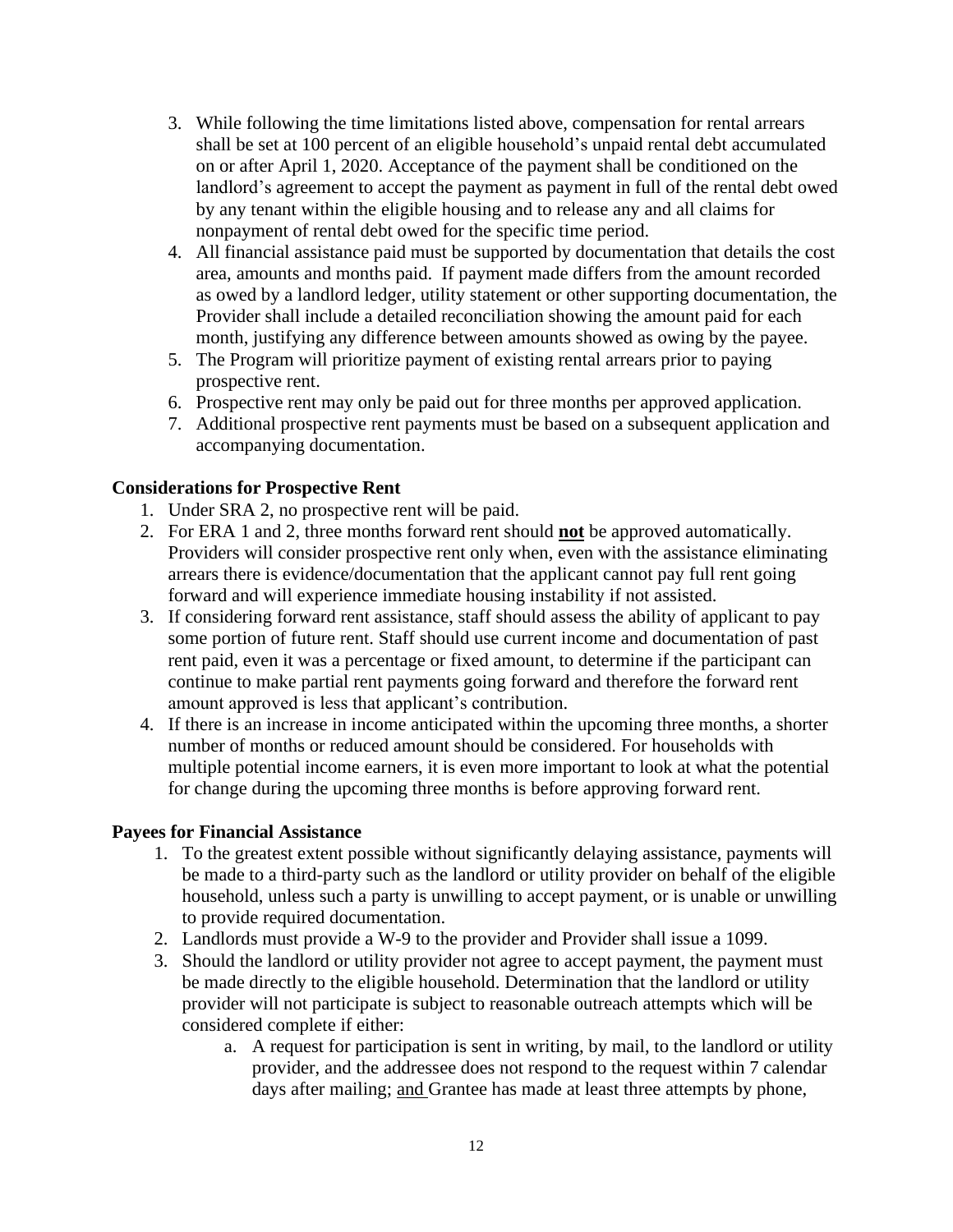text, or e-mail over a 5 calendar-day period to request the landlord or utility provider's participation without response; OR,

- b. A landlord confirms in writing that the landlord does not wish to participate.
- 4. The final outreach attempt or notice to the landlord must be documented.
- 5. When rental assistance payments are provided directly to an eligible household, provider shall provide written notification to that applicant that, upon receipt of the assistance the applicant shall provide the full amount of the rental areas to the landlord within 15 business days.
- 6. The applicant for the eligible household must attest under penalty of perjury that they will comply with the above requirement.
- 7. Assistance payments made directly to eligible households are not considered income to members of the household. Therefore, no W-9 is required or should be issued. (See Updated Treasury FAQ's at [Updated Treasury FAQ's\)](https://urldefense.proofpoint.com/v2/url?u=https-3A__www.irs.gov_newsroom_emergency-2Drental-2Dassistance-2Dfrequently-2Dasked-2Dquestions&d=DwMFAg&c=6ZboKdJzR8nZOqwBjhPnCw&r=SDkNHVoghI1kRxN7VdcPfh7pCTpZoBZGmvt03v6wifE&m=i4Lns7oNPLkl2i-Y6Tn-3Zz4zG3gAPo1V47lgTHbjToq2RcpuSrnZLA7CyLUVmHw&s=pNSaHOoDbKIrGds7-vbygrei3XtGBiVn7eQIvLIF18I&e=)
- 8. In the event where a household owes rent on a unit previously but not currently occupied, payment will only be made to the landlord.

#### <span id="page-12-0"></span>**Duplication of Benefits**

- 1. A duplication of benefits (DOB) occurs when a person, household, business, government, or other entity receives financial assistance from multiple sources for the same purpose within the same time period, and the total assistance received for that purpose is more than the total need for assistance.
- 2. The City and Provider partners will work together to ensure that Program funds provided to an eligible household are not duplicative of any other federally-funded rental assistance provided to such household. This includes checking in the HPP to see if previous ERAP assistance has been awarded and checking on the list of funding provided in the first round of Coronavirus Emergency Relief funding.
- 3. The City has provided to the State of California a list of applicants for ERA-1 for the purposes of deduplication. If the City receives notification of any duplicates, it will immediately notify the assigned provider and halt the application process or payment of assistance.
- 4. The State of California will provide to the City a list of all applicants previously served by or anticipated to be served by the City of Oakland. Once such list is received, providers will review this list prior to approving any payments.
- 5. Applicants will be required to certify that they have not previously received payment from any source for the expenses for which they are seeking assistance. Providers will fully participate in any systems or sharing mechanisms created to ensure there is no duplication of benefits between Oakland's Program and SRA-1 funds provided to Oakland households by the State of California.
- 6. Within the CDBG-CV program, all grantees are bound by Section 312 of the Stafford Act, as amended by the Disaster Recovery Reform Act, and the OMB Cost Principles within 2 CFR part 200 that require all costs to be "necessary and reasonable for the performance of the Federal award."

#### <span id="page-12-1"></span>**Policies Preventing Fraud**

1. Preventing fraud and misinformation is a critical effort of the City and the Program providers.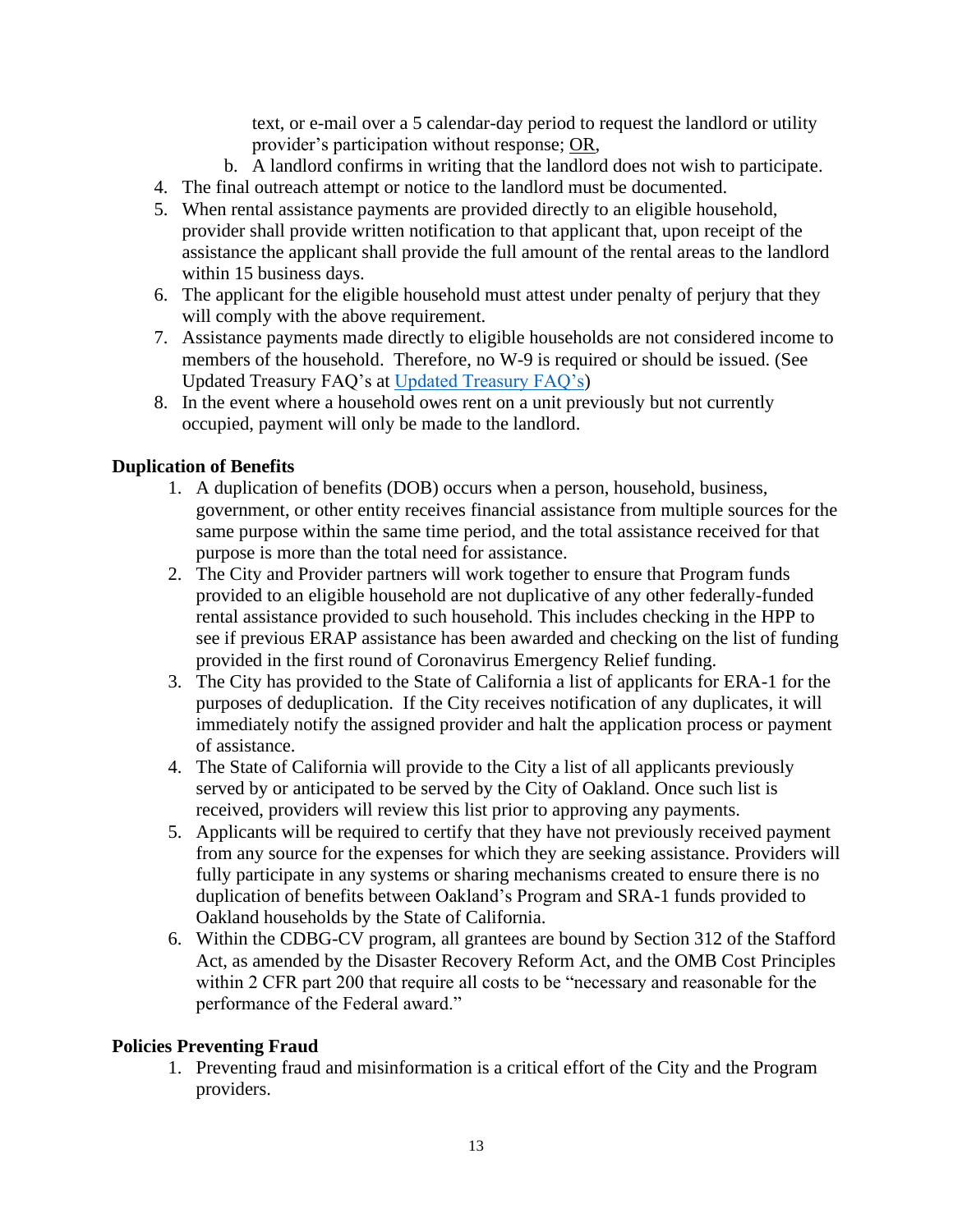- 2. Every Provider will retain and provide to City its written policies related to preventing fraud that is applicable to the Program.
- 3. The City will conduct regular reviews of applications including checking all applications requesting greater than \$15,000 (approximately 150% of the average request) and spot checking approximately 10% of all completed applications. Any pattern of error, ineligibility or suspicious payments associated with a Provider Partner may result in further investigation and withholding of payment authority until any irregularities are corrected.
- 4. The City will train its providers on how to spot red flags, such as multiple applications for the same address, extraordinarily high requests, requests for payments to cover buildings known to be non-residential, and suspicious documentation. If other patterns or particular parties emerge related to attempted fraud, the City will immediately notify its partners and put policies in place to address the observed pattern or attempts.
- 5. The City reserves the right to fully recapture illegitimate payments from ineligible participants or for ineligible uses.
- 6. Any irregularity that is detected or suspected must be reported immediately to the ERAP Program Director for the City of Oakland. For any irregularity that is detected or suspected, Provider should also include a description in the "Notes" or "Comments" fields in the Platform of the issue and any action taken.
- 7. Partners may also anonymously report suspected fraud to the City Auditor <https://www.oaklandca.gov/services/waste-fraud-and-abuse-prevention-program>

#### <span id="page-13-0"></span>**Mechanism to Recapture and Track Recaptured Funds**

- 1. The City of Oakland and its Provider Partners will take all steps to avoid making ineligible payments that require recapture. This includes following the procedures above for avoiding duplication of benefits, applying all eligibility criteria, and using appropriate documentation to support applications, making payment directly to landlords whenever possible and requiring attestations from tenants who receive direct payment that they will pay the landlord within 15 days, and spot-checking applications and identifying and training on red flags.
- 2. The City and its provider partners will pursue repayment in the following circumstances:
	- a. An eligible household ceases to occupy a unit for which prospective rents have been paid to the landlord. In such case, the landlord shall re-pay to the jurisdiction a pro-rata portion of the paid rents for the period that the unit is unoccupied by the eligible household.
	- b. An eligible household receives assistance directly and refuses or fails to pay the landlord within the required 15-day period
	- c. After a payment has been made it comes to light that the tenant or landlord has already received payment for the same costs during the same time period from ERA or another federal source.
	- d. After a payment has been made information comes to light indicating that the information provided by any party to the application was false and that the applicant did not qualify for all, or a portion of the assistance provided.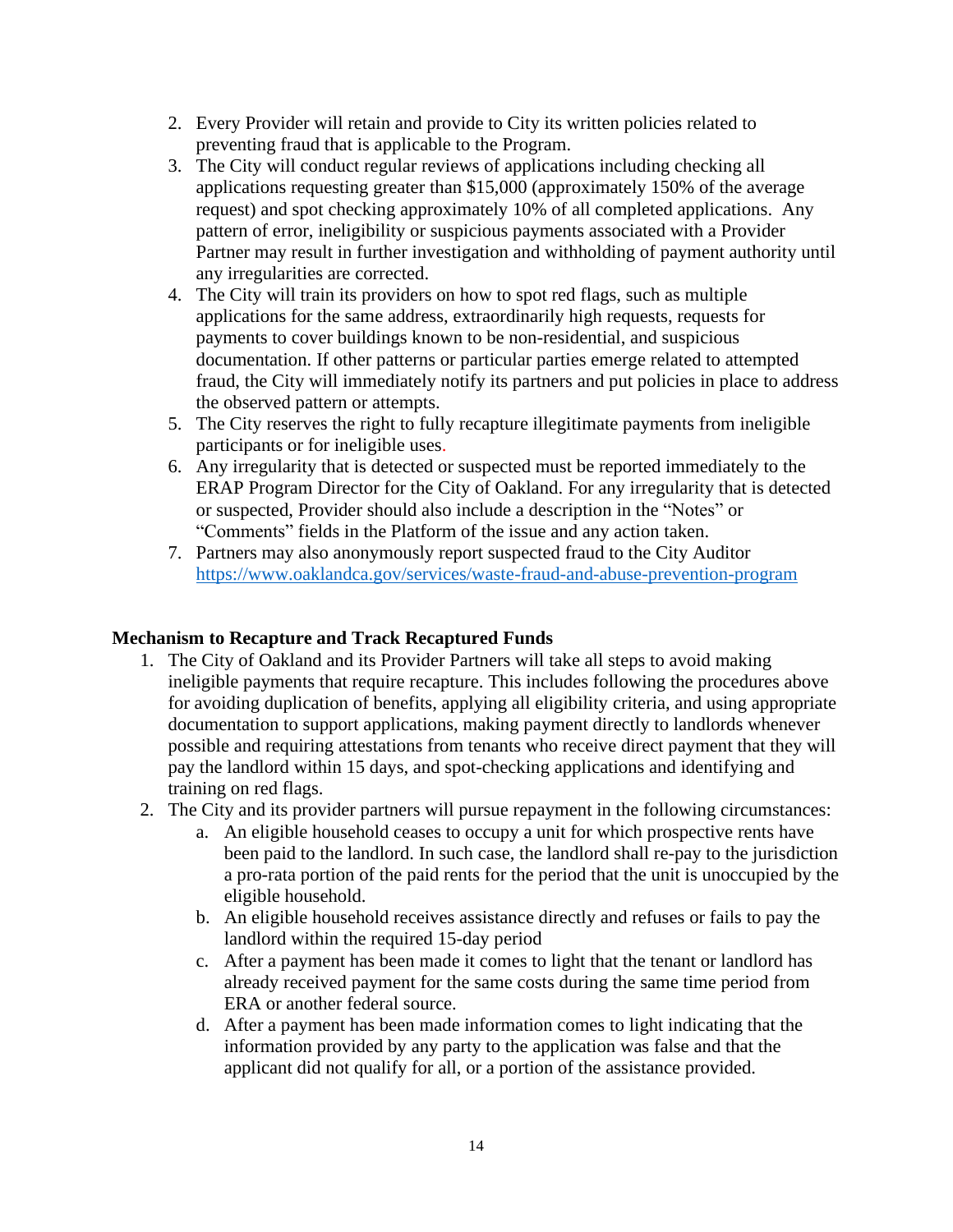- e. After a payment has been made there is discovery of an error in calculation on the part of the Program of amount, months or any other error leading to an overpayment or other ineligible payment.
- f. Any unauthorized alteration made to a payment check to a landlord or tenant may be considered fraud and, if so, will trigger the steps below for pursing repayment and reporting fraud.
- 3. In order to pursue repayment, the Provider that has initially authorized the payment shall:
	- a. Review all records, documentation and calculations performed to determine the exact amount of ineligible or overpayment.
	- b. If other approved or requested payments for the same applicant are pending payment, the Provider will deduct the amount from any pending or prospective funding requests. Provider will notify the recipient of the funds (and the applicant if not the same) of the overpayment, list amount and explain how funds will be deducted from current/prospective funding requests.
	- c. If the ineligible or overpayment is larger than current/prospective funding requests then the Provider will notify the recipient (and the applicant if not the same) the amount to be repaid, provide a manner to receive the repayment, and a date not later than 15 days from the notification to return the ineligible payment
	- d. If there is no response within 15 days, the Provider shall notify applicant of possible legal action and/or enactment of collection process.
- 4. Providers will keep a log of any payments later determined to be ineligible, duplicate, fraudulent or in error including the amount, recipient, applicant, and action taken to collect the funds. These logs must be provided to the City on a monthly basis.
- 5. Any suspected or confirmed fraud shall be reported by the Provider to the City immediately upon discovery.
- 6. Provider must establish internal protocols to pursue repayment, including working with their Bank to explore fraud prevention mechanisms.
- 7. Applicants or recipients of funds shall return funds to the Provider that issued the funds. Provider shall make recaptured funds available for redistribution to eligible applicants.
- 8. Providers will record in the Platform any payments determined to be ineligible, duplicate, fraudulent or in error including the amount, recipient, applicant, and action taken to collect the funds.
- <span id="page-14-0"></span>9. Once payment has been cancelled or recovered in the case of suspected fraud, payment should be re-issued to the appropriate party, unless there is significant evidence that the recipient was involved in the suspected fraud. If recipient is suspected to be involved, please work with the City to determine next steps.
	- a. If a landlord or master tenant is refusing to cash an assistance check, Provider should cancel the check and re-issue to the tenant. All requirements on the tenant to use the funding for the intended purpose and make payment within 15 days apply.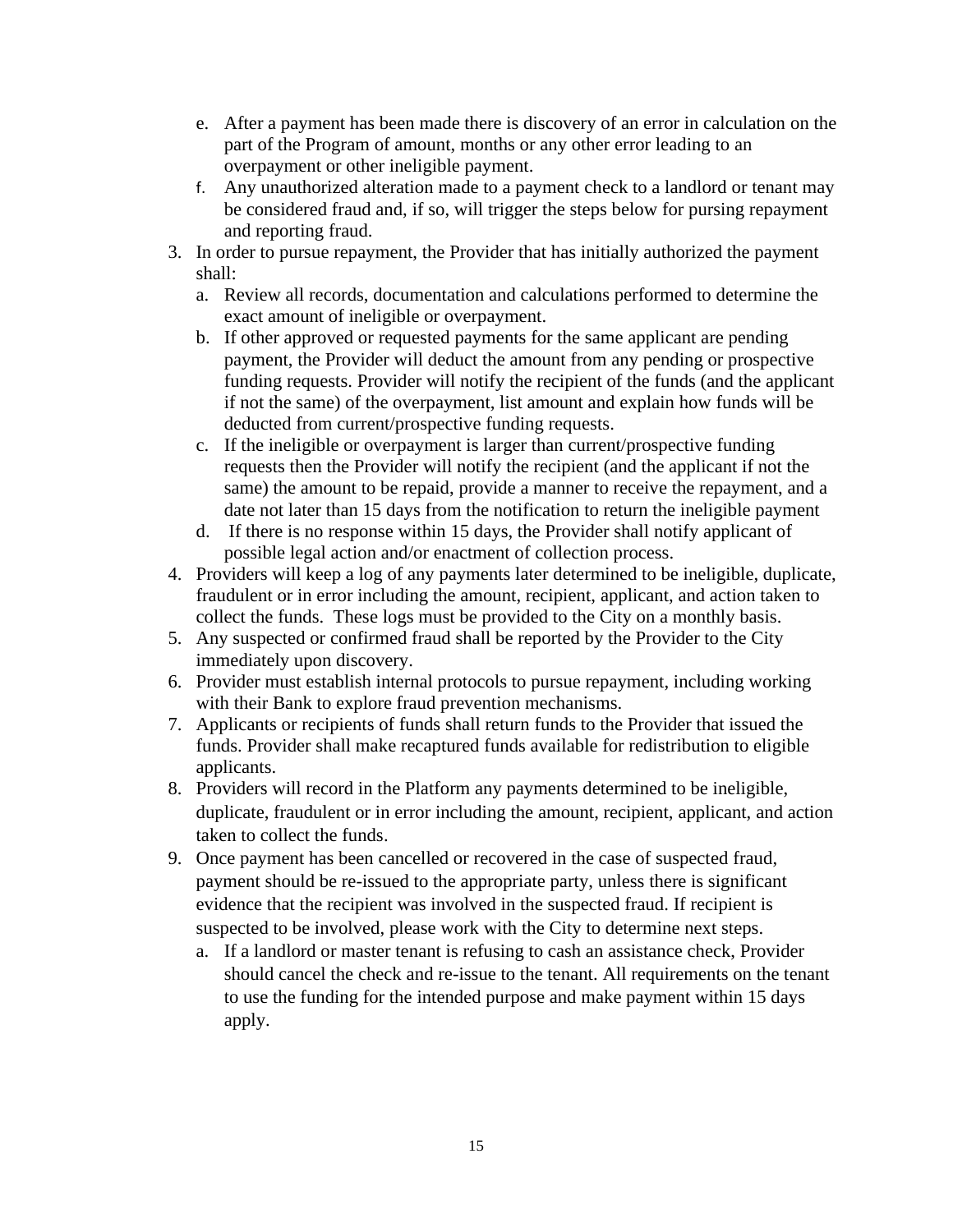## **Section E. Documentation and Processing**

#### <span id="page-15-0"></span>**Application Documentation**

- 1. The program requires applications to include supporting documentation to determine and reflect the eligibility of tenant households for assistance. Areas that generally require documentation include:
	- a. personal identity
	- b. residency
	- c. current income
	- d. loss of income or increased expenses due to or during COVID-19
	- e. risk of homelessness or housing instability
	- f. amount of any past and/or prospective rent owed, and
	- g. that the landlord or master tenant is the legal owner or possessor of the applicant's living space.
- 2. Because the program is intended to be low barrier, many eligibility criteria may be met through self-attestation if third-party documentation is not readily available. See *Appendix A* for a list of acceptable documentation for each category.
- 3. If there is no available documentation of rent owed and the applicant is selfcertifying, the program may only pay for three months of assistance at the applicable Fair Market Rent.
- 4. For more information on documentation and self-attestation, Providers should consult the US. Department of the Treasury [Frequently Asked Questions](https://home.treasury.gov/system/files/136/ERA-FAQ-8-25-2021.pdf) and [Promising](https://home.treasury.gov/policy-issues/coronavirus/assistance-for-state-local-and-tribal-governments/emergency-rental-assistance-program/promising-practices)  [Practices.](https://home.treasury.gov/policy-issues/coronavirus/assistance-for-state-local-and-tribal-governments/emergency-rental-assistance-program/promising-practices)

#### <span id="page-15-1"></span>**Use of HPP for processing and notification requirements**

- 1. The Homelessness Prevention Platform (HPP) is the portal through which tenants apply for assistance and Providers are assigned, review, deduplicate, approve and document the provision of assistance.
- 2. Providers will follow the order of operations in HPP and will participate in the maintaining and updating of the Platform.
- 3. All parties shall be notified when a complete application is received and is beginning to be processed, when an application is approved for payment and when payment has been issued.
	- a. Notification to a tenant applicant that their application has been received occurs automatically through the Platform upon submission. Within three days of the application being assigned to a provider to process, the provider shall notify the landlord that an application has been received. This notification may occur in writing or via telephone and is recorded in the application record.
	- b. When an application is initiated by a landlord, the City reaches immediately to the tenant in order to begin processing an application. This notification occurs within 1 business day of the landlord application being received and is necessary to begin the processing of the tenant portion of the application through the Platform.
	- c. Both tenant and landlord will be notified when the application a payment is approved. This notification shall include the total amount of assistance to be paid and the time period for which assistance was provided.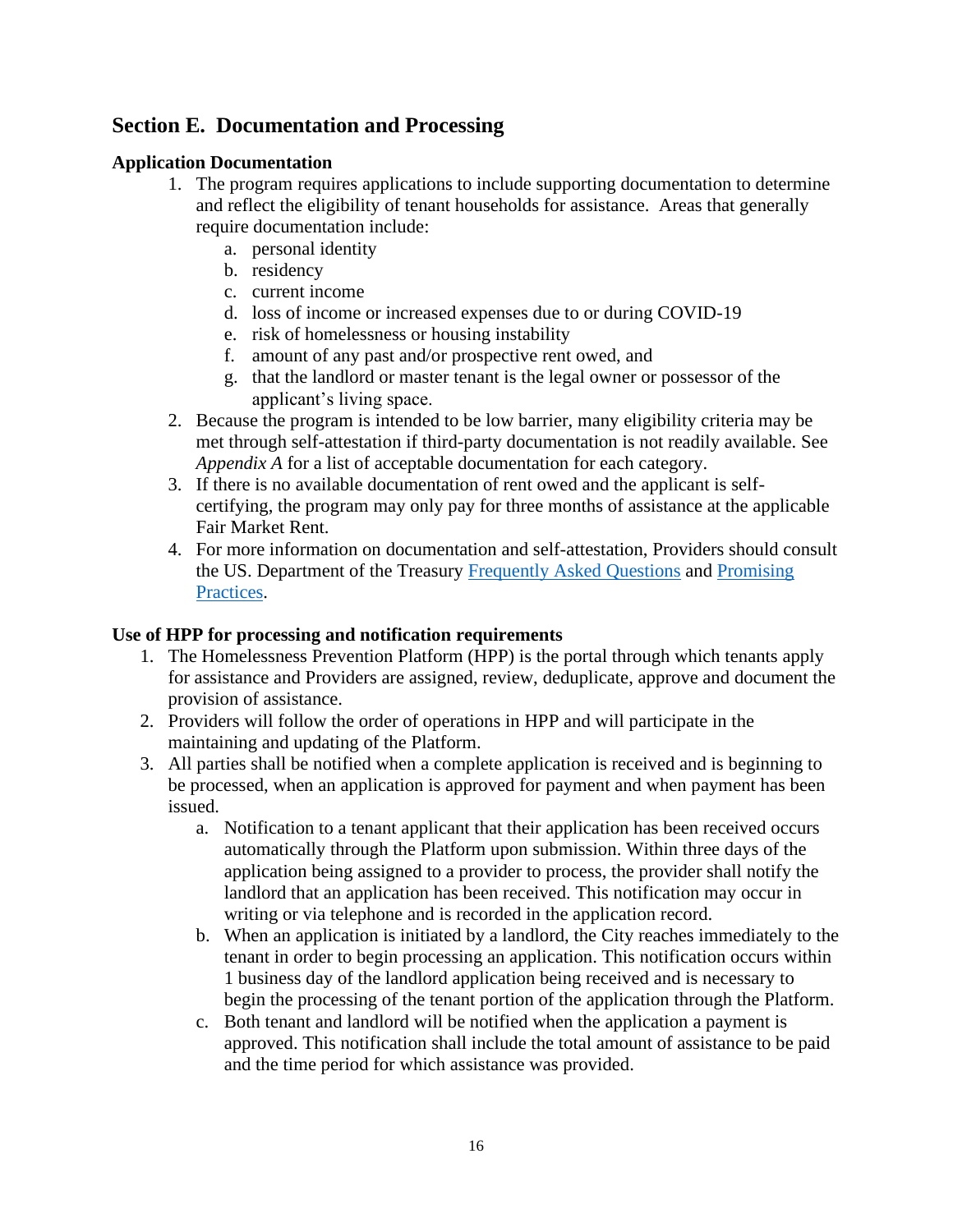d. Both tenant and landlord will be notified when a check has been issued. This notification This notification shall include the total amount of assistance to be paid and the time period for which assistance was provided.

#### <span id="page-16-0"></span>**Court Coordination**

- 1. Oakland's Emergency Rental Assistance Program Partners includes two legal services providers. These providers are available to any ERA participant who needs legal services and will assist the program in connecting with the Courts.
- 2. Courts may contact the City of Oakland at 510-238-6182 to receive information under AB 832 regarding whether a tenant and/or landlord has applied to the City for ERA funds and the status of their application, including amounts approved and the months for which they are approved.
- 3. Independent of receiving financial assistance, all Oakland Residents seeking housing information can contact the city's Housing Resource Center at 510-238-6182.
	- a. In addition to one-on-one housing counseling support via the HRC, residents, both tenants and landlords, may also receive information on their tenant rights, mediation, and legal support via the City Rent Adjustment Program. Residents can file rent adjustment petitions, file and manage eviction notices and seek representation. Residents can check the status of their case via a longstanding city's portal [https://www.oaklandca.gov/services/check-on-my-rent-adjustment](https://www.oaklandca.gov/services/check-on-my-rent-adjustment-program-case)[program-case.](https://www.oaklandca.gov/services/check-on-my-rent-adjustment-program-case)
	- b. Pre-COVID, the city's legal service partners shared a physical office at the Alameda County Courthouse allowing residents to immediately seek legal assistance. During the pandemic, residents that may have had court proceedings and did not avail themselves of the City's resources prior to their court appearance are referred to legal service partners by the presiding Judge and/or court staff.

## <span id="page-16-1"></span>**Denial of Assistance**

- 1. Applicants denied assistance will be informed of the reason for the denial. These are limited to:
	- a. Applicant does not meet one or more of the eligibility criteria listed in section B.1
	- b. Applicant was preliminarily approved but has not responded to repeated attempts at contact or failed to provide required documentation.
	- c. Application is duplicative of another application received by this Program or by the State or applicant has already been assisted to the maximum extent permitted by this program or by a previous program.
	- d. Program has permanently or temporarily exhausted available funding.
- 2. Applicants denied due to ineligibility or due to failure to respond to repeated attempts to contact them may reapply at a later date, if funds are available.
- 3. Applicants denied due to a lack of available funding will be referred to other programs for which they may qualify.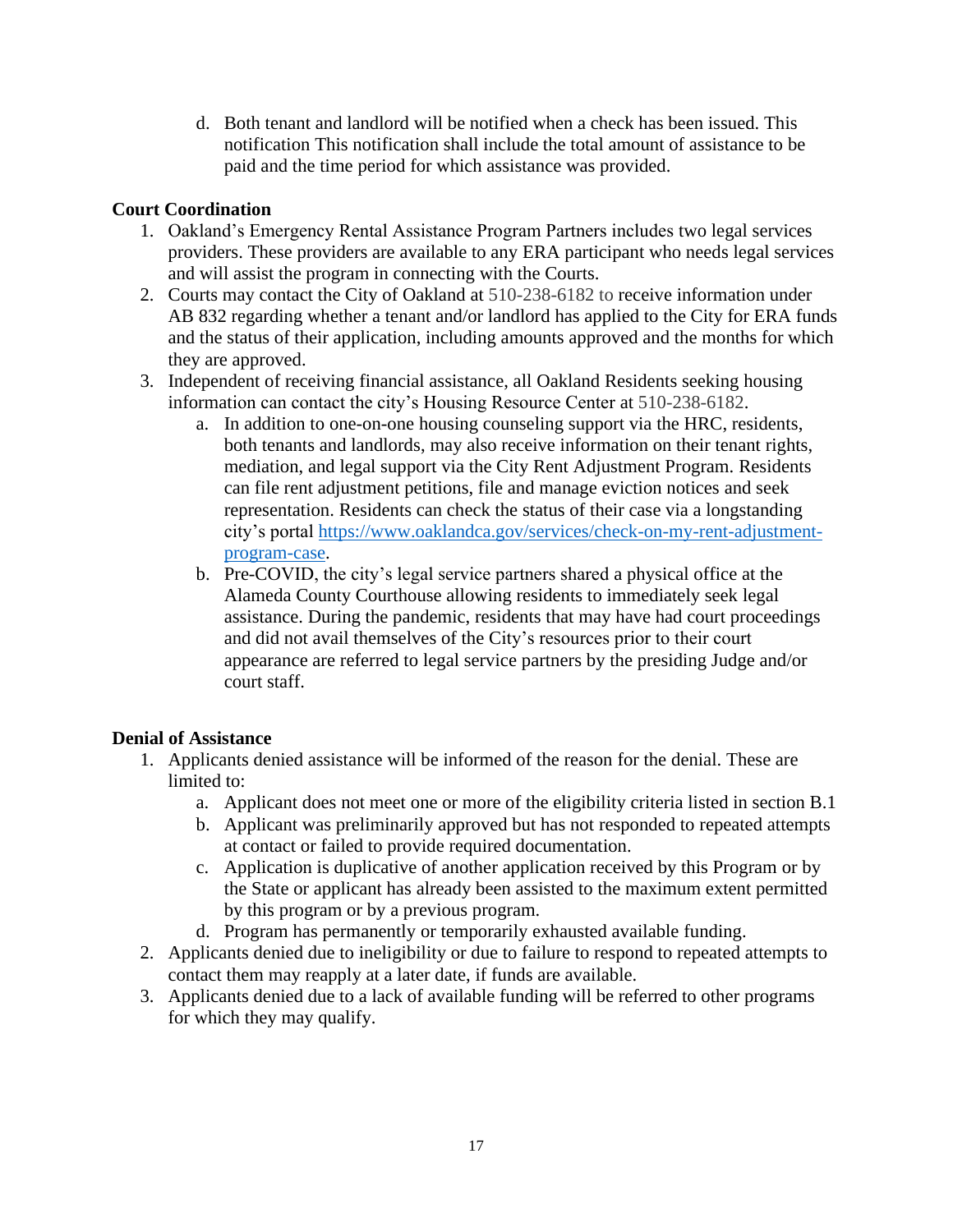#### **Appeals Procedure**

- 1. Any applicant, tenant, or landlord may appeal a denial of assistance or amount of assistance received based on contesting the application of the program's policies or errors in calculations. An applicant may not challenge the application of federal law and requirements.
- 2. Applicants appealing should make their appeal in writing, within 30 days of notification of denial or approval or a lessor amount than that requested, to the provider agency that has reviewed their application and made the determination to deny or provide less assistance than the applicant has requested.
- 3. The provider shall follow its agency procedures for receiving and responding to an appeal, provided that the applicable procedures:
	- a. are clearly stated and made available to all applicants upon request
	- b. allow the applicant to have it reviewed by someone other than the person who made the initial determination or any person supervised by that person.
	- c. provide for a written response to the appealing party, with a determination within not later than 10 business days from receipt of the appeal.
- 4. Any applicant who is dissatisfied with the handling of or response to their appeal may make a secondary appeal to the City of Oakland Housing and Community Development Department. Such secondary appeals shall be initiated through an email to [HousingAssistance@oaklandca.gov](mailto:HousingAssistance@oaklandca.gov) with the words "ERAP secondary appeal" in the subject line. Applicant must include in the email their full name and application number, the reason for their secondary appeal and attach or include the determination letter received from the provider agency.
- 5. Oakland HCD shall review the initial appeal, the response of the provider agency to the appeal, and make a final determination within 10 business days. No other appeals will be permitted after this review.
- 6. Providers shall keep notes regarding any appeals and their disposition in the Platform as well as keeping a separate log of all appeals received, and their disposition.

## <span id="page-17-0"></span>**Section F: Additional Services**

ERAP funds are only being made available to providers for direct assistance and administration, as conditioned in the grant agreements. Providers have also been funded through the CDBG-CV program to offer services to tenants to help them access the program effectively, avoid homelessness and remain stably housed. These services may include:

#### <span id="page-17-1"></span>**Outreach**

Outreach and Coordination for and to individuals in need of rental assistance and legal support. Activities may include:

- 1. Cultural and language diverse direct mail, phone, and street outreach to impacted communities.
- 2. Presentations to community and faith-based networks and/or paid media and tabling at community events.
- 3. Outreach also includes assistance with completing required application forms.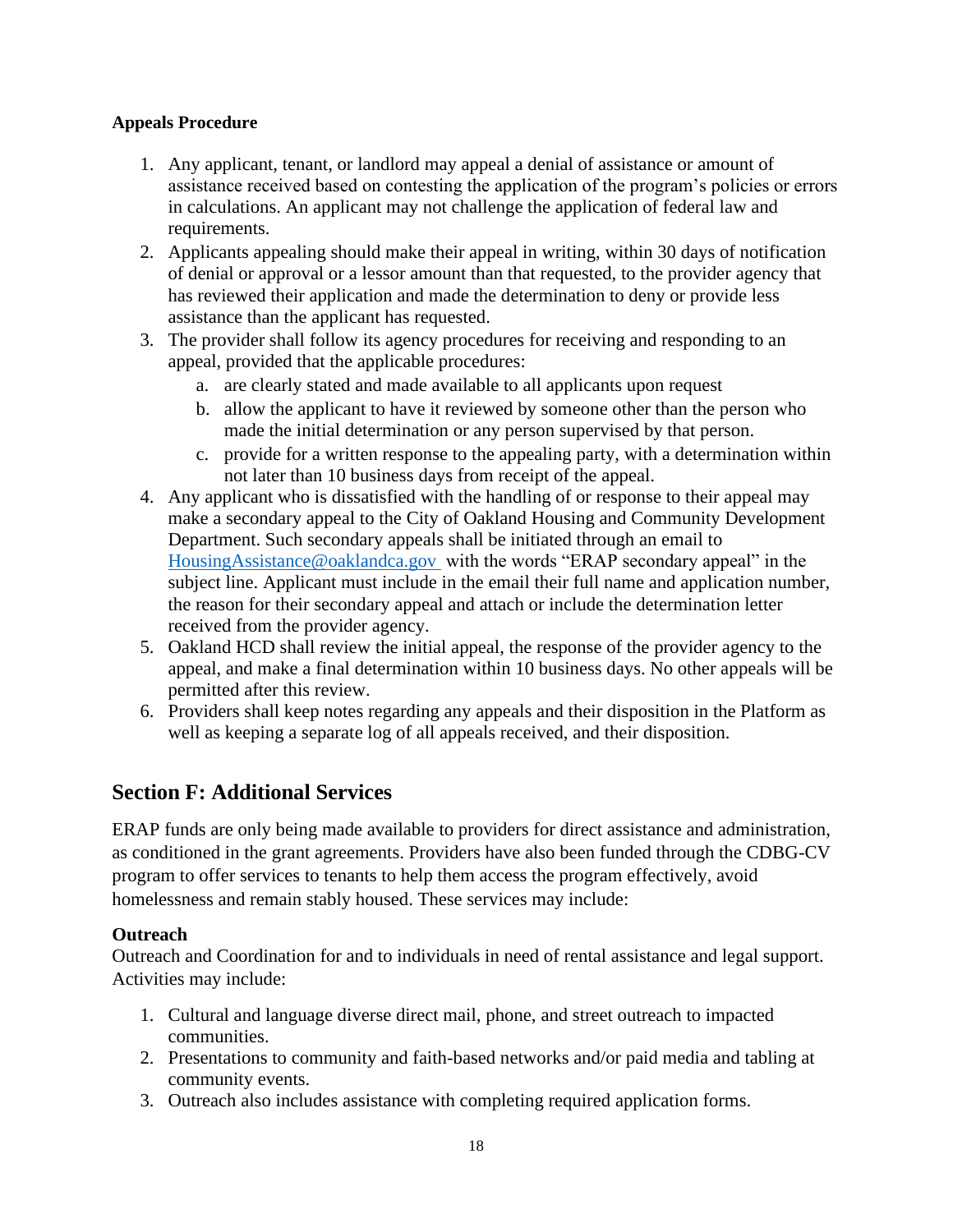#### <span id="page-18-0"></span>**Housing Stabilization**

The services will include one or more of the following components which are designed to create long term housing stability for the individual or household:

- 1. Development of a housing stability plan for each household
- 2. Housing problem solving
- 3. Case management involving, but limited to, benefits advocacy, seeking training and employment
- 4. Assistance with obtaining financial rental assistance
- 5. Information and referrals, including ensuring household has access to legal services and housing counseling services.

#### <span id="page-18-1"></span>**Legal Services**

Services include but are not limited to:

- 1. Legal representation services;
- 2. Legal consultation services and;
- 3. Education and outreach regarding tenant rights, including but not limited to:
	- Presentations/workshops;
	- Development of education materials;
	- Clinics to respond to tenant questions, provide advisory services;
	- Strategies to provide tenants with information about their rights under the law.

Not all providers have received funding for all service types, and providers should refer to their grant agreement and scopes of work for specific service funding and requirements.

## <span id="page-18-2"></span>**Section G: Performance Goals and Reporting**

#### <span id="page-18-3"></span>**Measurable Outcomes**

- 1. Each Provider has a specified range of households that they are expected to serve based on the amount of funding awarded. Providers are expected to review and render a decision on applications assigned to them within 30 calendar days. Exceptions to this may be made if a tenant applicant needs more time, but in general, providers should use self-certification as necessary to ensure that eligible applications are reviewed and approved within not more than 30 days.
- 2. As long as providers have funds available, Providers are expected to process and issue payments for approved applications within 7 calendar days of approval.
- 3. City and providers will track progress on enrollment and use of funds to ensure targets are met.

#### <span id="page-18-4"></span>**Data Collection**

- 1. ERA Reporting
	- a. All providers will utilize the Homelessness Prevention Platform for processing applications, collecting documentation, and tracking assistance for ERA-1, ERA-2 and SRA-2 funds.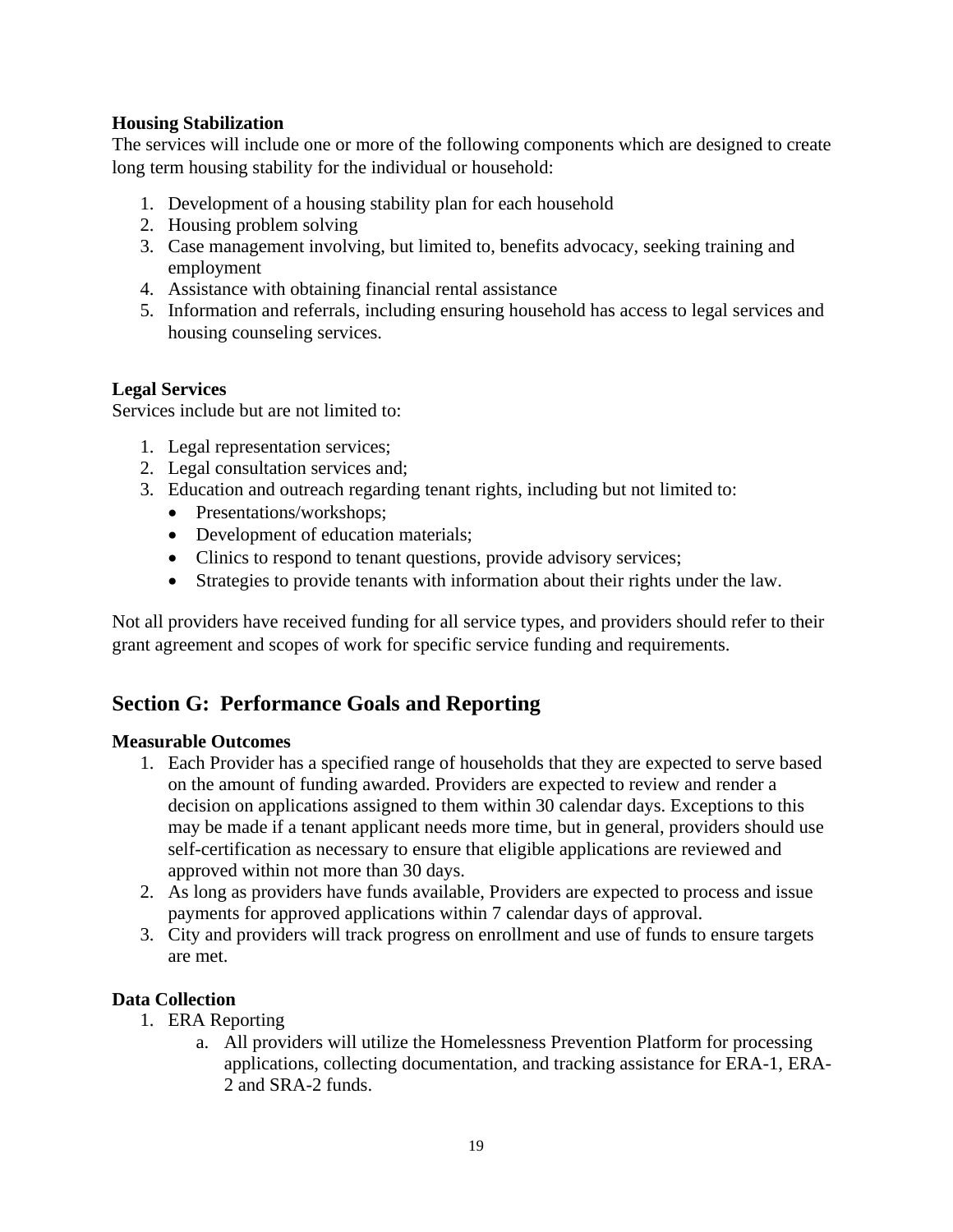b. Monthly and quarterly reports for the Treasury and weekly reports for the State of California will be generated from the Platform to meet all reporting requirements, including, but not limited to, information about applicant households, their demographics, income, circumstances and the amounts and period of time for which they are applying, as well as detailed information about approved and issued payments of rental arrears, utilities and other housing related costs by month and separately recorded by funding source, ERA-1, ERA-2 and SRA-2.

#### <span id="page-19-0"></span>**Reporting**

- 1. During the course of the Program, the City will provide updates to Oakland City Council, the public, community stakeholders, the State of California and to the US Treasury Department. In addition, a final data report will be prepared by the City. Providers will aid in the preparation of presentation materials and reporting data analysis as needed.
- 2. The City is responsible for reporting to the State of California and to U.S. Treasury as required and will do so using data from the HPP. Providers must ensure that the data in the Platform is as complete, accurate and up to date as possible, especially as it relates to the status of applications received, in process, completed and paid. If data in the platform is not up to date or does not cover all required data points, the City may request that Providers report directly to the City.
- 3. Providers must keep certain documentation such as information about landlords and properties assisted and applicant eligibility determination documentation and be able to produce this information for the City when needed for auditing purposes. Required information is detailed in the individual Provider Scopes of Work and may be updated from time to time as federal reporting requirements may change.
- 4. The City is responsible for reporting to the U.S. Department of Housing & Urban Development (HUD) activities, accomplishments and beneficiary demographics for CDBG-CV funded Outreach, Housing Stability, or Housing Related Legal Service activities under this program. Providers must ensure that the data reported is as complete, accurate and up to date as possible. If data reported is not up to date or does not cover all required data points, the City may request that Providers modify and resubmit reports to cdbg@oakalandca.gov.

## <span id="page-19-1"></span>**Section G: Disbursement and Timelines**

#### <span id="page-19-2"></span>**Method of Grant Disbursement**

- 1. Disbursement of grant will be handled in the following manner:
- 2. Each contracted provider will receive an advance payment upon execution of an Agreement.
- 3. Subsequent Disbursements: Grantee may submit Requests for Payment on a monthly basis. These will include the following:
- 4. An additional advance on emergency rental assistance upon evidence that 75% of previous advance has been expended.
- 5. Administrative/Housing Stability costs to be reimbursed, to be accompanied by documentation evidencing said costs, including but not limited to timesheets, payroll documentation, etc.
- 6. Administrative and costs under the ERA 1 program may not exceed 8.5% of the providers' contracted amount.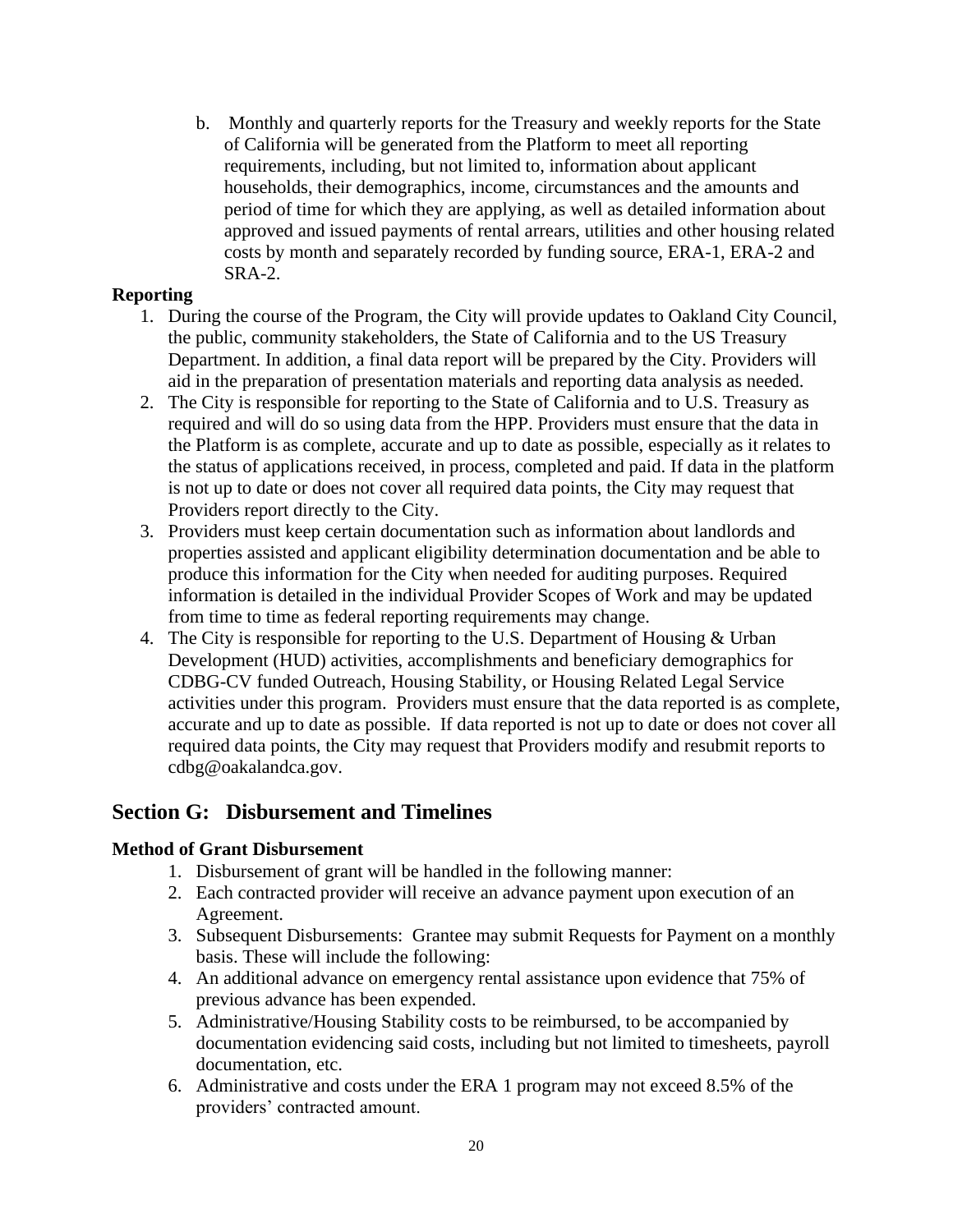**7.** Administrative costs under the ERA 2 program may not exceed 10% of the providers' contracted amount, for both City-originating ERA 2 and State SRA-2 funding.

#### <span id="page-20-0"></span>**Key Program Timelines**

- 1. Program Period of Performance: April 1, 2021 September 30, 2022
- 2. Expenditure deadlines:
	- a. By September 30, 2021 providers must have expended 65% of ERA 1 funding.
	- b. By March 31, 2022 providers must have expended 100% of ERA 1 funding and 50% of ERA 2 funding.
	- c. By September 30, 2022 Providers must have expended 100% of ERA 2 and SRA 2 funding.
	- d. By October 31, 2022 each provider that has received ERA funding shall make a determination of any and all final costs and shall submit a requisition for such final and complete payment at that time.
- 3. CDBG-CV Expenditure deadlines: For CDBG-CV funded activities:
	- a. Program Period of Performance, July 1, 2021 September 30, 2022.
	- b. By March 30,2022 Providers must have expended 60% of CDBG-CV 1 funding
	- c. By September 30, 2022 Providers must have expended 100% of CDBG-CV 1 funding.
	- d. By November 30, 2022 each provider shall make a determination of any and all final costs and shall submit a requisition for such final and complete payment at that time to [cdbg@oaklandca.gov.](mailto:cdbg@oaklandca.gov)

## <span id="page-20-1"></span>**Closeout Policies**

- 1. At the time that the program has exhausted all funding, or the final expenditure deadline have passed, and the City has submitted a final expenditure report, the City shall notify all providers of the end of the program.
- 2. The City will provide to the State of California final reports required under the Standard Agreement, such as the Final Activity Report and Final Financial Report, in form and substance that is acceptable to HCD.
- 3. The Homelessness Prevention Platform is expected to continue to operate after all ERA funding is expended, as a portal for other prevention-targeted funding, but all publicfacing references to ERA specific requirements shall be removed at that time and the public notified of the end of the program
- 4. The City, The Platform and all provider partners will retain financial records, supporting documents, and statistical records, including all application information captured in the Platform, for a period of five (5) year from the date of submission of the final expenditure report.
- 5. The Treasury Office of Inspector General, the Government Accountability Office, the California State Auditor, or their authorized representatives, shall have the right of access to records (electronic and otherwise) in order to conduct audits or other investigations.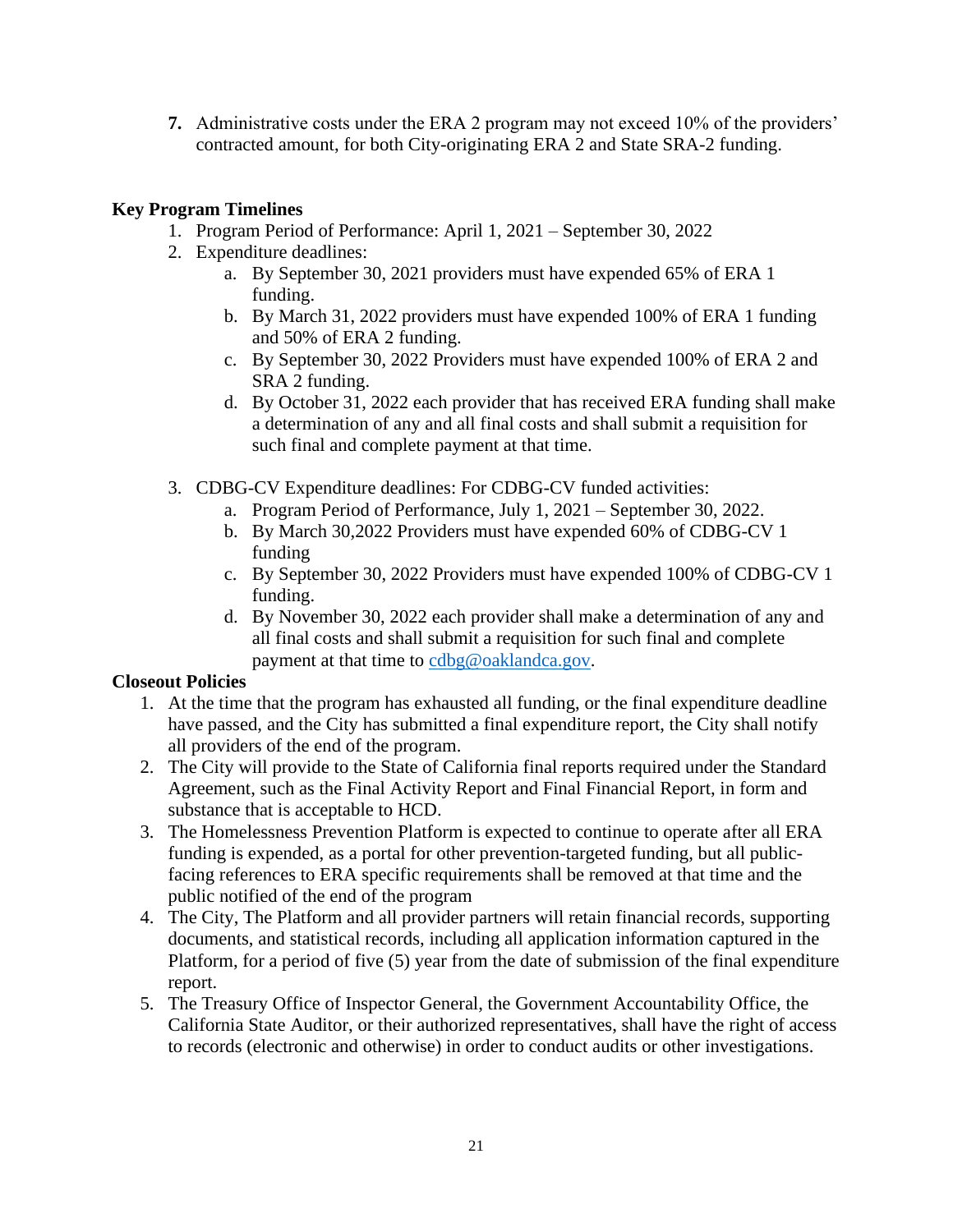# <span id="page-21-0"></span>**Appendix A: Recommended Verification Documentation**

|              | <b>Identity</b> (For the Primary Applicant who is a party to the formal/informal rental agreement,<br>ONE proof of identity and, if eligibility is being established through a different household |
|--------------|----------------------------------------------------------------------------------------------------------------------------------------------------------------------------------------------------|
|              | member, identity for that member)                                                                                                                                                                  |
| $\Box$       | Government issued birth certificate, driver's license, or identification card, AC Transit ID, etc.                                                                                                 |
| $\Box$       | Employment identification card                                                                                                                                                                     |
| $\mathbf{L}$ | Marriage license/certificate or certified divorce decree                                                                                                                                           |
| $\Box$       | Current school records documenting a student's status as full-time at a degree or certificate                                                                                                      |
|              | granting institution(only for household members 18 years and older); current school ID                                                                                                             |
| $\Box$       |                                                                                                                                                                                                    |
|              |                                                                                                                                                                                                    |
|              | Current Income (for most recent month for ALL household members 18 years and older)                                                                                                                |
| 0            | Most recent paycheck stub or stubs (covering one month)                                                                                                                                            |
| u            | Letter from employer stating current salary or pay                                                                                                                                                 |
| $\Box$       | Letter from a government agency or County benefits print out                                                                                                                                       |
| $\Box$       | Disability or unemployment insurance statements                                                                                                                                                    |
| П.           | <b>Current bank statements</b>                                                                                                                                                                     |
| u            | Letter from social services provider that testifies to primary applicant's income                                                                                                                  |
| $\Box$       | Gig worker monthly ridership and income history                                                                                                                                                    |
| $\Box$       | IRS tax forms or most recent federal income tax statements                                                                                                                                         |
| 0            | W-2 forms or other wage/earnings statements                                                                                                                                                        |
| u            |                                                                                                                                                                                                    |
| $\Box$       | Self-attestation if none of these are available or applicable                                                                                                                                      |
|              |                                                                                                                                                                                                    |
|              | <b>Proof of Residence</b> (need <b>ONE</b> of the following)                                                                                                                                       |
| $\Box$       | Lease agreement                                                                                                                                                                                    |
| $\Box$       | Official letter from third party showing name and address                                                                                                                                          |
| u            | Government issued library card                                                                                                                                                                     |
| $\Box$       | Utility statements from providers                                                                                                                                                                  |
| 0            | Letter from social services provider that can testify to residency                                                                                                                                 |
| $\Box$       |                                                                                                                                                                                                    |
|              |                                                                                                                                                                                                    |
|              | Rent and Utilities Owed (need at least ONE of the following)                                                                                                                                       |
| u            | Written notices to "pay or quit" or an eviction notice that details the unpaid rent                                                                                                                |
| $\Box$       | Stipulation agreement that details the unpaid rent                                                                                                                                                 |
| $\Box$       | A current lease signed by the applicant and landlord or master tenant that identifies the unit                                                                                                     |
|              | where the applicant resides and shows the rental payment amount, along with a letter from                                                                                                          |
|              | the landlord or master tenant that details the unpaid rent                                                                                                                                         |
| u            | Bank statement, check stub or other proof that shows a pattern of paying rent                                                                                                                      |
| 0            | Written confirmation by a landlord who can be verified as the actual owner or management                                                                                                           |
|              | agent of the location in which the applicant pays rent, such as an accounting ledger or a letter.                                                                                                  |
|              | If master tenant is providing written confirmation, they must also provide their lease                                                                                                             |
|              | agreement that evidences that they are the master tenant.                                                                                                                                          |
|              | Past due utility notice                                                                                                                                                                            |